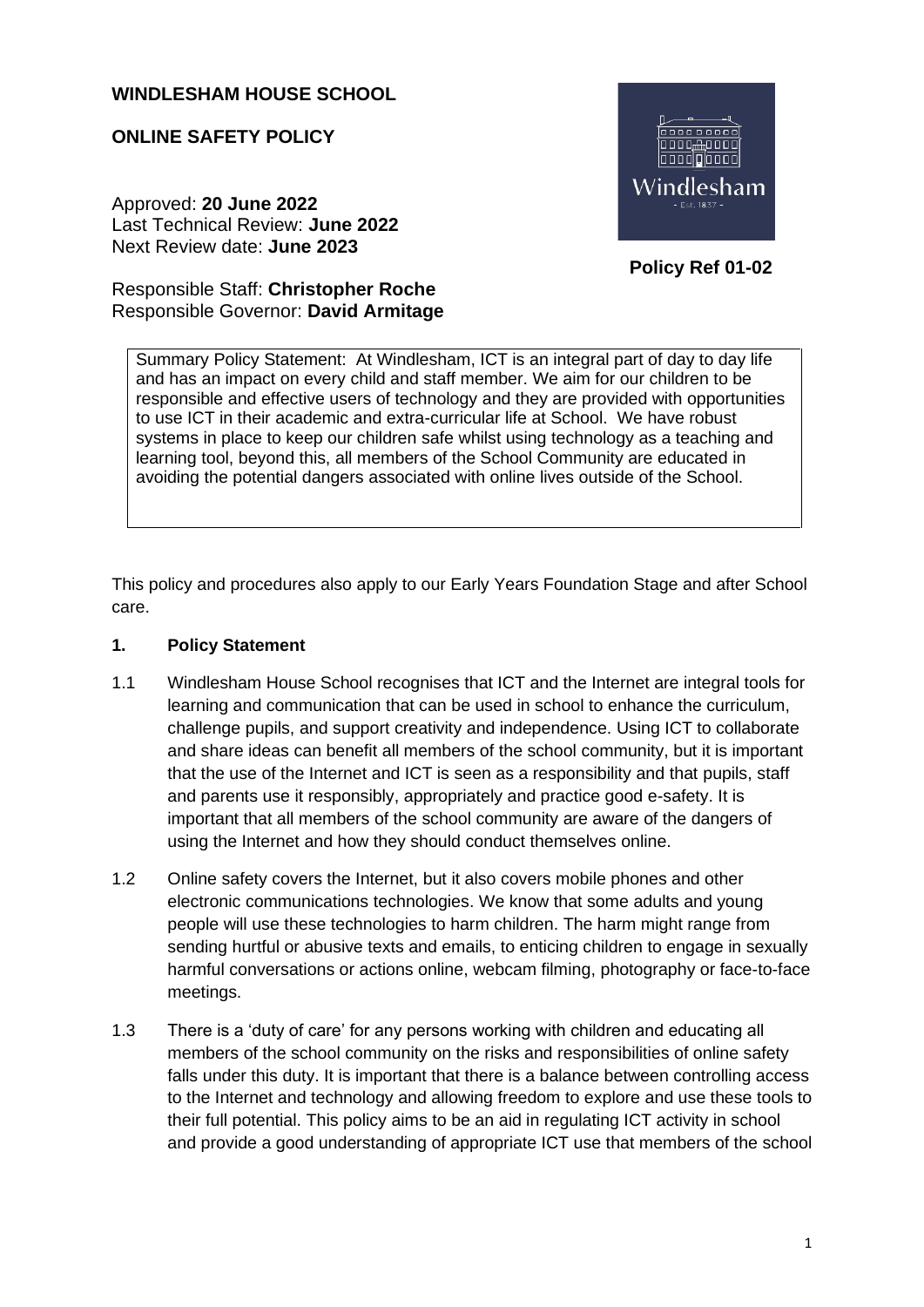community can use as a reference for their conduct online outside of school hours. Online safety is a whole-school issue and responsibility.

1.4 Cyber-bullying by pupils (both in and out of school) will be treated as seriously as any other type of bullying and will be managed through our anti-bullying procedures. (See Anti-bullying policy)

## **2. Roles and Responsibilities**

### 2.1 Governors

Governors are responsible for the approval of the online safety policy and for reviewing the effectiveness of the policy by reviewing e-safety incidents and monitoring reports. Online safety also falls within the remit of the governor responsible for Safeguarding. The role of the online safety governor will include:

- ensure an online safety policy is in place, reviewed every year and is available to all stakeholders;
- ensure that there is an online safety coordinator who has been trained to a higher level of knowledge which is relevant to the school, up to date and progressive;
- ensure that procedures for the safe use of ICT and the Internet are in place and adhered to; and
- hold the headteacher and staff accountable for online safety.

### 2.2 Headteacher and SLT

The Headmaster has a duty of care for ensuring the safety (including online safety) of members of the school community, though the day-to-day responsibility for online safety will be delegated to the online safety co-ordinator. Any complaint about staff misuse must be referred to the online safety coordinator at the school or, in the case of a serious complaint, to the Headmaster, to ensure:

- access to induction and training in online safety practices for all users.
- appropriate action is taken in all cases of misuse.
- Internet filtering methods are appropriate, effective and reasonable.
- staff or external providers who operate monitoring procedures be supervised by a named member of SLT.
- pupil or staff personal data as recorded within school management system sent over the Internet is secured;
- the School works in partnership with the DFE and the Internet Service Provider and school ICT Manager to ensure systems to protect pupils are reviewed and improved;
- the school ICT system is reviewed regularly with regard to security and that virus protection is installed and updated regularly; and
- the Senior Leadership Team will receive monitoring reports from the online safety co-ordinator.
- 2.3 Online safety coordinator (The School Technology Provider, CTS):
	- Leads E-safety meetings.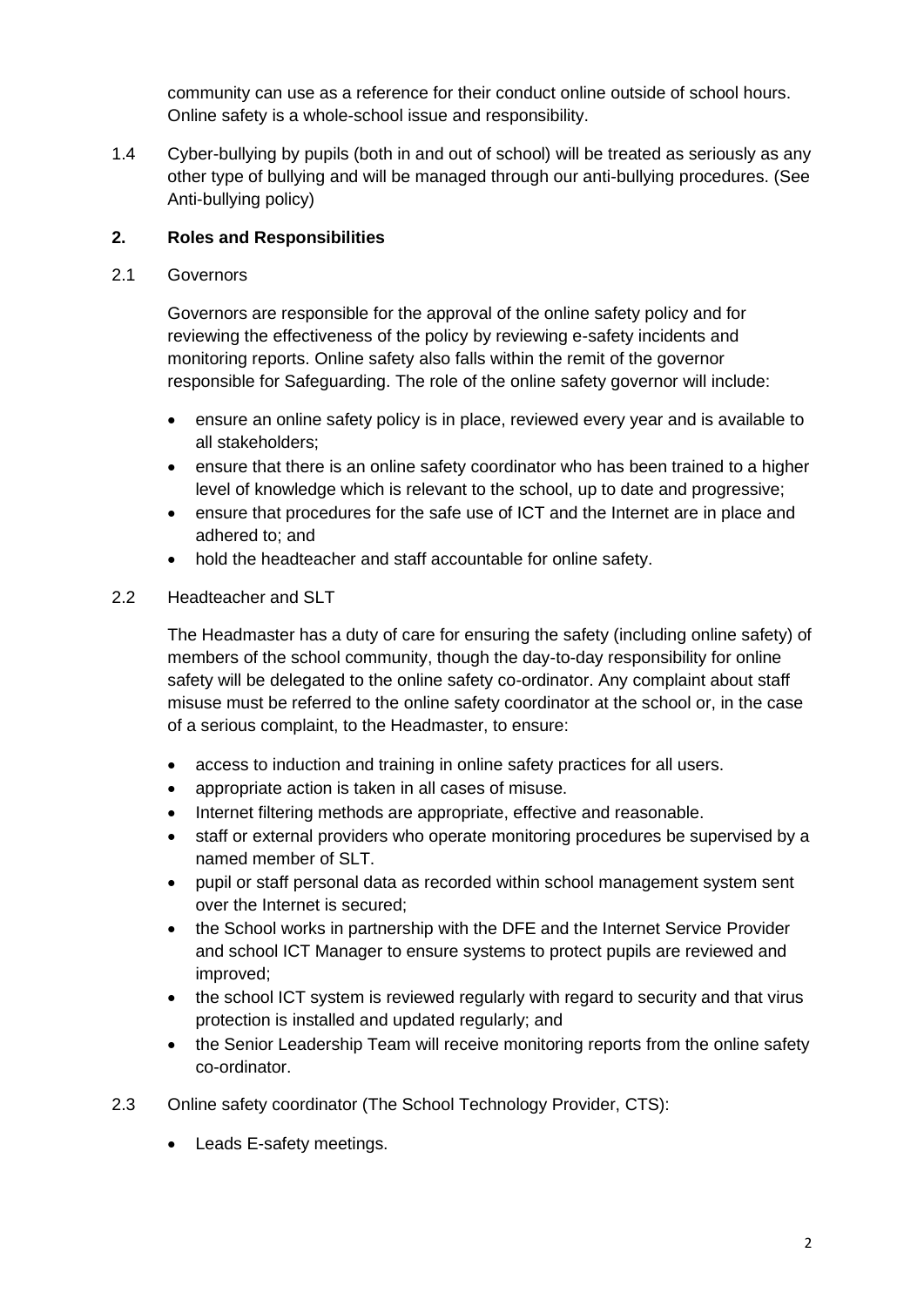- Work in partnership with the DFE and school Network Manager to ensure systems to protect pupils are reviewed and improved.
- Ensure the school ICT system is reviewed regularly with regard to security and that virus protection is installed and updated regularly.
- Receives reports of e-safety incidents and creates a log of incidents to inform future online safety developments,
- Reports to Senior Leadership Team.
- Liaise with the nominated member of the governing body & headteacher to provide an annual report on online safety.
- 2.4 Network Manager / Technical Staff:

The Network Manager is responsible for ensuring:

- That the school's technical infrastructure is secure and is not open to misuse or malicious attack;
- That the school meets required online safety technical requirements and any relevant body online safety policy / guidance that may apply;
- That users may only access the networks and devices through a properly enforced password protection policy;
- The filtering policy is applied and updated on a regular basis and its implementation is not the sole responsibility of any single person;
- That they keep up to date with online safety technical information in order to effectively carry out their online safety role and to inform and update others as relevant;
- That the use of the network / internet / Virtual Learning Environment / remote access / email is regularly monitored in order that any misuse / attempted misuse can be reported to the headteacher; online safety coordinator for investigation / action / sanction;
- That monitoring software / systems are implemented and updated as agreed in school policies; and
- Provide reports to governors on the above.

## **3. Communicating School Policy**

This policy is available for staff online on the shared K:/Staff/Bursary/2021-2022 Policies or by request pupils and parents. Rules relating to the school code of conduct when online, and e-safety guidelines, are displayed around the school. Online safety is integrated into the curriculum in any circumstance where the Internet or technology are being used, and during PSHE lessons where personal safety, responsibility, and/or development are being discussed.

## **4. Making use of ICT and the Internet in school**

4.1 The Internet is used in school to raise educational standards, aware of the online/digital environment to promote pupil achievement, to support the professional work of staff and to enhance the school's management functions. Technology is advancing rapidly and is now a huge part of everyday life, education and business. We want to equip our pupils with all the necessary ICT skills that they will need in order to enable them to progress confidently and safely into a professional working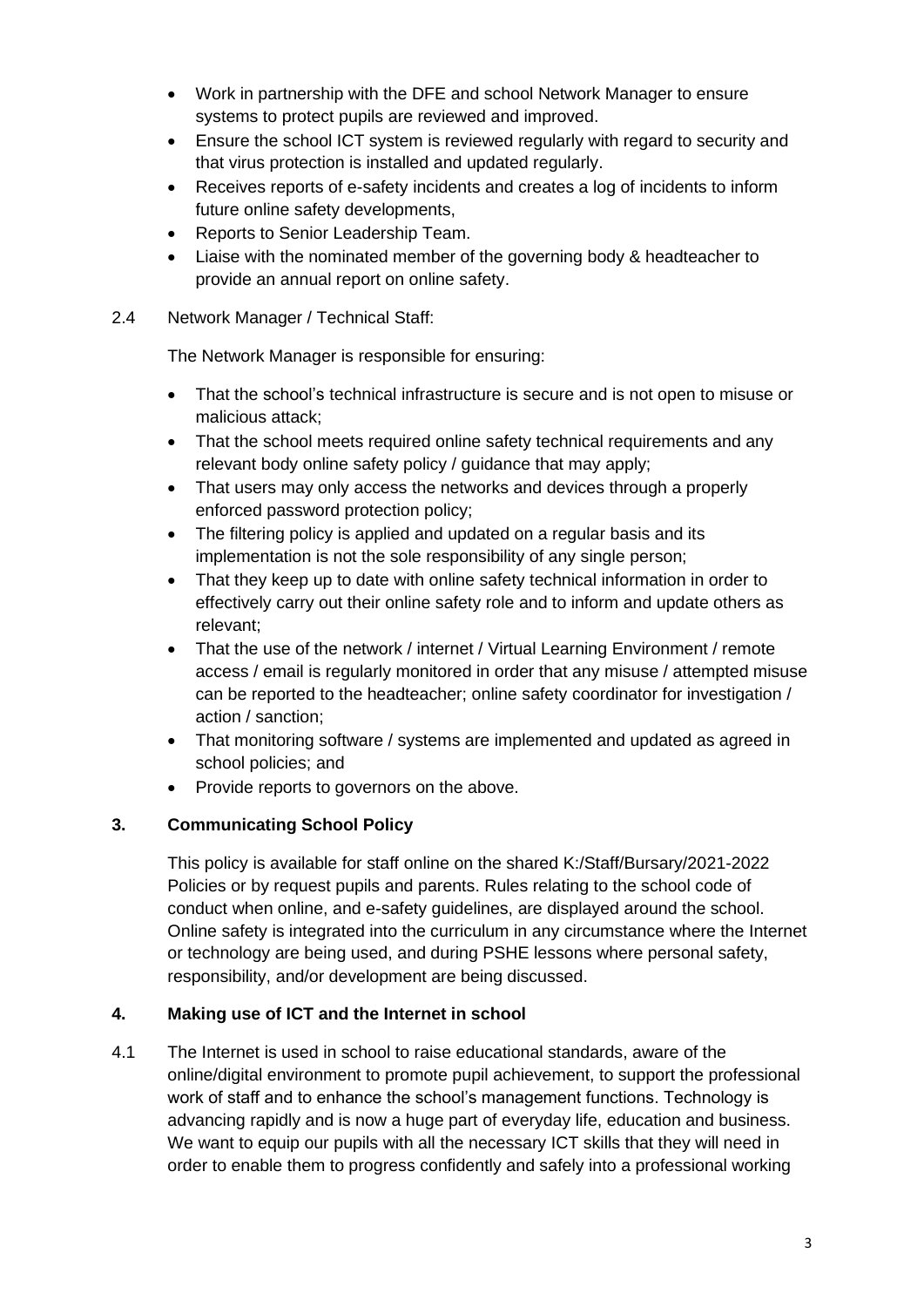environment when they leave school. Some of the benefits of using ICT and the Internet in schools are:

- 4.2 For pupils:
	- Access to worldwide educational resources and institutions such as art galleries, museums and libraries;
	- Contact with schools in other countries resulting in cultural exchanges between pupils all over the world;
	- Access to subject experts, role models, inspirational people and organisations. The internet can provide a great opportunity for pupils to interact with people that they otherwise would never be able to meet.
	- An enhanced curriculum; interactive learning tools; collaboration, locally, nationally, and globally; self-evaluation; feedback and assessment; updates on current affairs as they happen;
	- Access to learning whenever and wherever convenient;
	- Freedom to be creative;
	- Freedom to explore the world and its cultures from within a classroom;
	- Social inclusion, in class and online;
	- Access to case studies, videos and interactive media to enhance understanding; and
	- Individualised access to learning.
- 4.3 For staff:
	- Professional development through access to national developments, educational materials and examples of effective curriculum practice and classroom strategies.
	- Immediate professional and personal support through networks and associations.
	- Improved access to technical support.
	- Ability to provide immediate feedback to pupils and parents.
	- Class management, attendance records, schedule, and assignment tracking.
- 4.4 For parents:

Communication between School and Home on issues related to the education of their children and issues faced by the challenges and potential dangers of the online world.

The main forms of communication are via Email, Parent Whatsapp groups or text messaging.

### **5. Learning to Evaluate Internet Content**

- 5.1 With so much information available online it is important that pupils learn how to evaluate Internet content for accuracy and intent. This is approached by the school as part of digital literacy across all subjects in the curriculum. Pupils will be taught to:
	- Be critically aware of materials they read, and shown how to validate information before accepting it as accurate;
	- Use age-appropriate tools to search for information online; and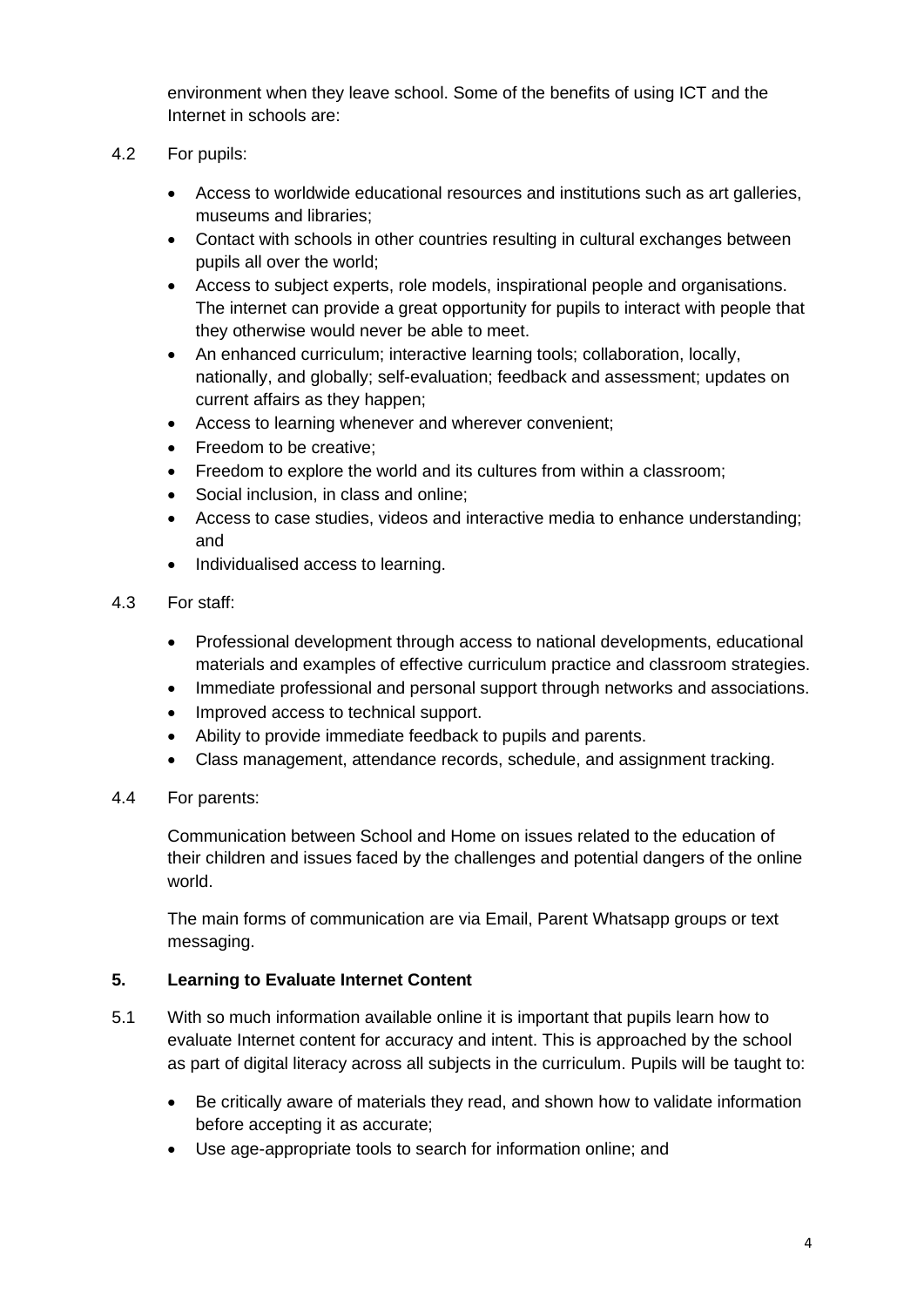- Acknowledge the source of information used and to respect copyright. Plagiarism is against the law and the school will take any intentional acts of plagiary very seriously. Pupils who are found to have plagiarised will be disciplined. If they have plagiarised in an exam or a piece of coursework, they may be prohibited from completing that exam.
- 5.2 The school will also take steps to filter Internet content to ensure that it is appropriate to the age and maturity of pupils.
- 5.3 If a member of staff or pupils discover unsuitable sites then the URL will be reported to the school online safety coordinator.
- 5.4 Any material found by members of the school community that is believed to be unlawful will be reported to the online safety coordinator.
- 5.5 Regular software and broadband checks will take place to ensure that filtering services are working effectively.

## **6. Managing Information Systems**

- 6.1 Windlesham House is responsible for reviewing and managing the security of the computers and Internet networks as a whole and takes the protection of school data and personal protection of our school community very seriously. This means protecting the school network, as far as is practicably possible, against viruses, hackers and other external security threats. The Network Manager will review the security of the school information systems and users regularly and virus protection software will be updated regularly. Some safeguards that the school takes to secure our computer systems are:
	- Ensuring that all personal data sent over the Internet or taken off site is encrypted and in accordance with our Data Protection Policy;
	- Making sure that unapproved software is not downloaded to any school computers. Alerts will be set up to warn users of this;
	- Files held on the school network will be regularly checked for viruses;
	- The use of user logins and passwords to access the school network will be enforced;
	- Multi Factor Authentication is enforced on all staff accounts
	- Staff receive regular training on Cyber Security issues
	- Net work Manager runs regular mock attack simulations and appropriate training is provided to staff who fail the attack.
	- Portable media containing school data or programmes will not be taken off-site without specific permission from a member of the senior leadership team;
	- Compliant with existing Data Protection legislative requirements;
	- LightSpeed filters all internet traffic and blocks sites which are deemed to be inappropriate. Internet searches are filtered for profanities, spam and any inappropriate content;
	- Impero Software Actively monitors website titles, content, open applications and typed words for safeguarding, security and behavioural misuse of the computers – taking screenshots and (optionally) blocking access as Network Manager sees fit; and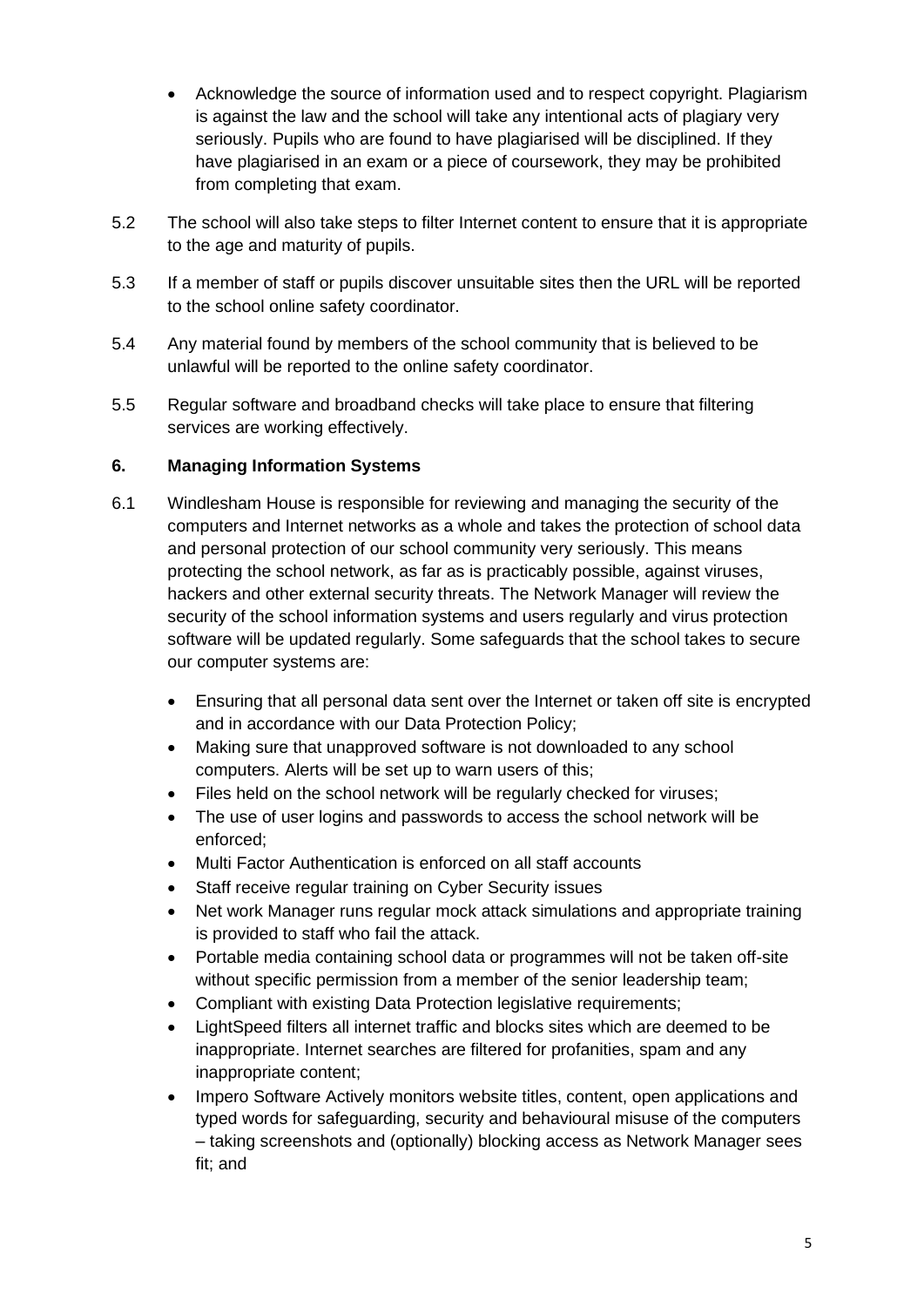- Virus protection throughout the school is updated daily.
- 6.2 For more information on data protection in school please refer to our Data Protection Policy found in K:Staff/Bursary/2021-2022 Policies.

## **7. Emails**

- 7.1 The school uses email internally for staff and pupils, and externally for contacting parents, and is an essential part of school communication.
- 7.2 Staff and pupils should be aware that school email accounts should only be used for school-related matters, i.e. for staff to contact parents, pupils, other members of staff and other professionals for work purposes. This is important for confidentiality. The school has the right to monitor emails and their contents but will only do so if it feels there is reason to. See Staff Behaviours Policy and Staff Handbook.

### **8. School Email Accounts and Appropriate Use**

- 8.1 All Prep School children have their own Exchange/Webmail account. Children have no access to any other email accounts in school. Pupil email addresses are constructed using the first four letter of their first name and the first four letters of their surname.
- 8.2 Children do not have access to external web-based email accounts such as Hotmail, Google mail etc.
- 8.3 Pupils must complete, sign and understand the Technology Rules of the Road Acceptance Agreement before using the School's ICT.
- 8.4 Staff have an Exchange email account which is accessible via the school network, remote access or via Smartphone (iPhone or Android). Staff are allowed to access their own personal emails via the school network.
- 8.5 Staff must authenticate their accounts using multi factor authentication before accessing their school email.
- 8.6 Staff should be aware of the following when using email in school:
	- Staff should only use official school-provided email accounts to communicate with pupils, parents or carers for school related matters. Personal email accounts should not be used to contact any of these people and should not be accessed during school hours.
	- Emails sent from school accounts should be professionally and carefully written. Staff are representing the school at all times and should take this into account when entering into any email communications.
	- Staff must tell their manager or a member of the senior leadership team if they receive any offensive, threatening or unsuitable emails either from within the school or from an external account. They should not attempt to deal with this themselves.
- 8.7 Pupils should be aware of the following when using email in school, and will be taught to follow these guidelines through the ICT curriculum and in any instance where email is being used within the curriculum or in class: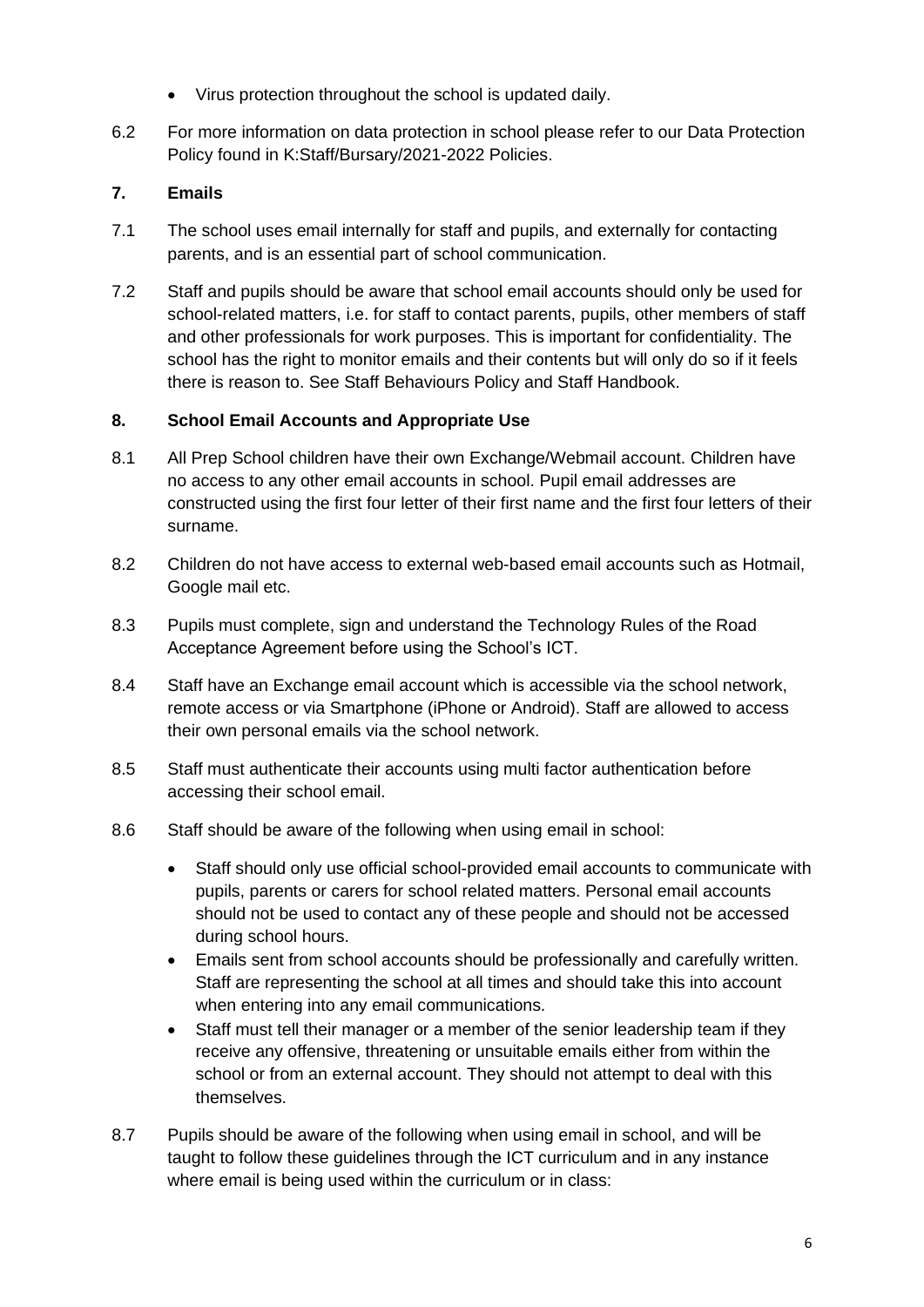- In school, pupils should only use school-approved email accounts;
- Pupils should tell a member of staff if they receive any offensive, threatening or unsuitable emails either from within the school or from an external account. They should not attempt to deal with this themselves; and
- Pupils must be careful not to reveal any personal information over email, or arrange to meet up with anyone who they have met online without specific permission from an adult in charge.
- 8.8 Pupils will be educated through the Computing curriculum to identify spam, phishing and virus emails and attachments that could cause harm to the school network or their personal account or wellbeing.

### **9. Published Content and the School Website**

- 9.1 Windlesham House website is viewed as a tool for communicating our school ethos and practice to the wider community. It is also a valuable resource for parents, pupils, and staff for keeping up-to-date with school news and events, celebrating wholeschool achievements and personal achievements, and promoting school projects.
- 9.2 The website is in the public domain and can be viewed by anybody online. Any information published on the website will be carefully considered in terms of safety for the school community, copyrights and privacy policies. No personal information on staff or pupils will be published (unless with express consent), and details for contacting the school will be for the school office only. For information on the school policy on use of children's photographs on the school website please refer to our Data Protection Policy.
- 9.3 As a marketing and information tool, the school website is maintained by the Marketing team and third party website specialists as they see fit.

### **10. Policy and Guidance of Safe Use of Children's Photographs, Film and Work**

- 10.1 Photographs, film and pupils work bring Windlesham to life, showcase Windlesham pupil's talents, and add interest to publications both online and in print that represent Windlesham. However, the school acknowledges the importance of having safety precautions in place to prevent the misuse of such material.
- 10.2 On admission to the school parents/carers will be asked to sign an image consent form. The school does this so as to prevent repeatedly asking parents for consent over the school year, which is time-consuming for both parents and the school. The terms of use of photographs never change, and so consenting to the use of photographs of your child over a period of time rather than a one-off incident does not affect what you are consenting to. This consent form will outline the school's policy on the use of images and film of children, including:
	- How and when the photographs and film will be used;
	- How long parents are consenting the use of the images for; and
	- Refer to our privacy policy and Data Protection Policy.
- 10.3 A template of the consent form can be found at Annex C.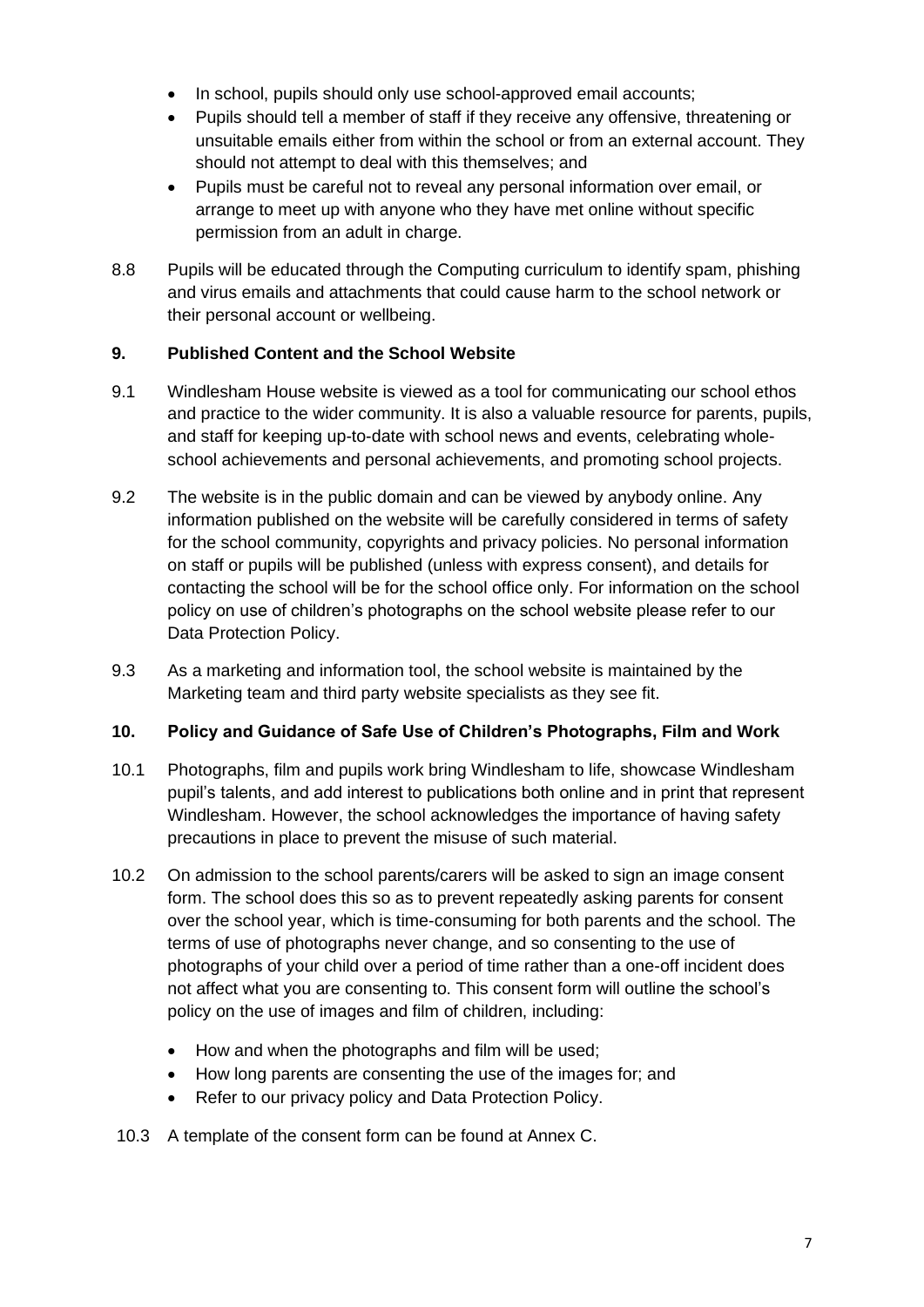- 10.4 Photographs, film or any other types of image of pupils must not be uploaded onto personal social media unless the pupil's family consent has been given. For example, if your child is friends with a pupil who appears in a picture alongside them, the parents' permission must be sought before uploading of pictures of the children on to social media.
- 10.5 Windlesham's digital camera/s or memory cards must not leave the school premises except for use on outings. Photos are printed in the setting by staff and images are then removed from the camera's memory.

## **11. Using photographs of individual children**

- 11.1 The vast majority of people who take or view photographs or videos of children do so for entirely innocent, understandable and acceptable reasons. Sadly, some people abuse children through taking or using images, so we must ensure that we have some safeguards in place.
- 11.2 It is important that published images do not identify pupils or put them at risk of being identified. The school is careful to make sure that images published on the school website are difficult to reuse or manipulate through browser restrictions. Only images created by or for the school will be used in public and children may not be approached or photographed while in school or doing school activities without the parent's and school's permission. The school follows general rules on the use of photographs of individual children:
	- Parental consent must be obtained. Consent will cover the use of images in:
		- o all school publications
		- o on the school website
		- o in newspapers as allowed by the school
		- in videos made by the school or in class for school projects.
	- Electronic and paper images will be stored securely.
	- Names of stored photographic files will not identify the child.
	- Images will be carefully chosen to ensure that they do not pose a risk of misuse. This includes ensuring that pupils are appropriately dressed. Photographs of activities which may pose a greater risk of potential misuse (for example, swimming activities), will focus more on the sport than the pupils (i.e. a pupil in a swimming pool, rather than standing by the side in a swimsuit).
	- For public documents, including in newspapers, full names will not be published alongside images of the child, unless express parental consent have been obtained. Groups may be referred to collectively by year group or form name.
	- Events recorded by family members of pupils such as school plays or sports days must be used for personal use only.
	- Pupils are encouraged to tell a member staff if they are concerned or uncomfortable with any photographs that are taken of them or they are being asked to participate in.
	- Any photographers that are commissioned by the school will be fully briefed on appropriateness in terms of content and behaviour, will wear identification at all times, and will not have unsupervised access to the pupils.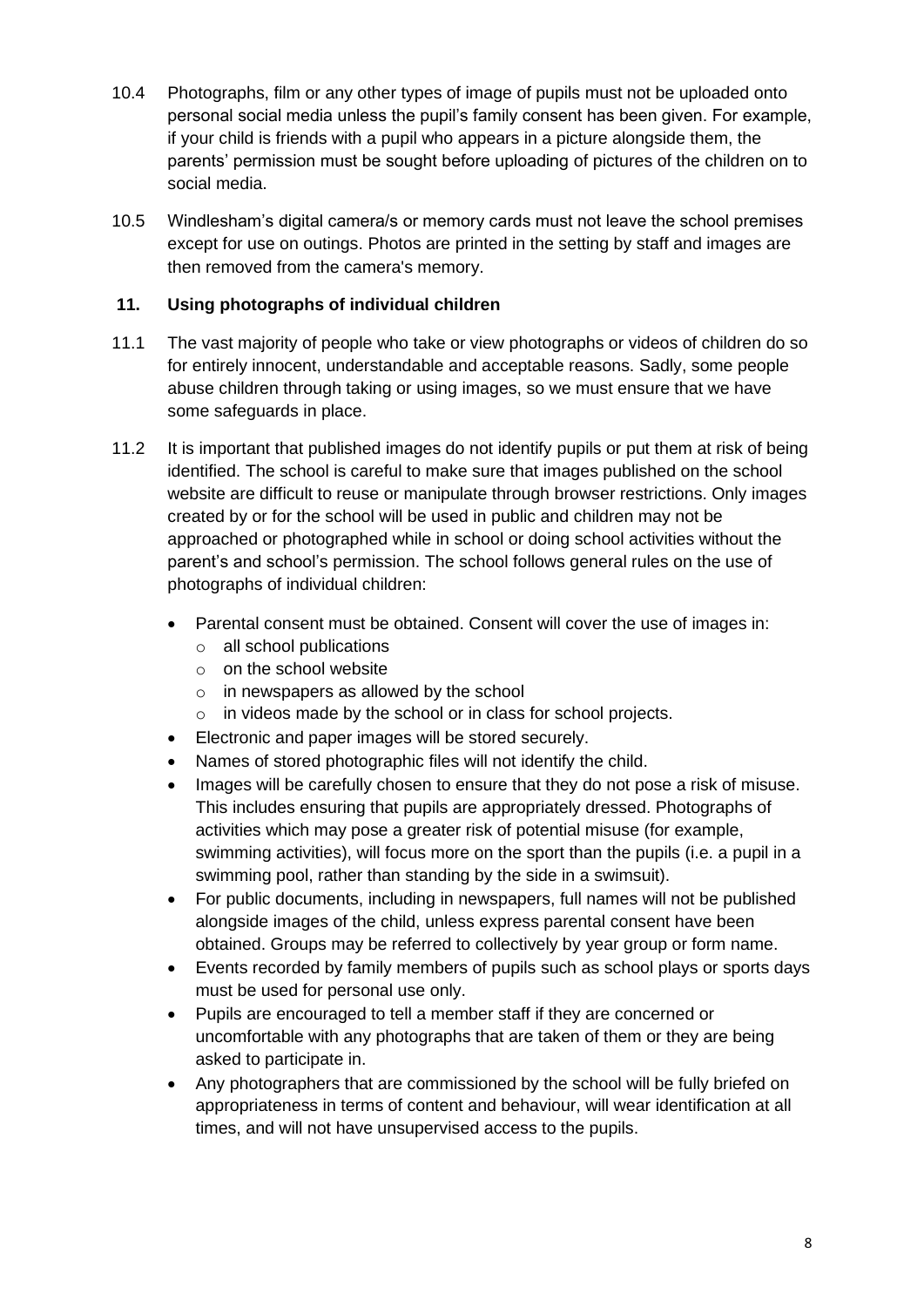11.3 For more information on safeguarding in school please refer to our school Child Protection and Safeguarding Children Policy.

## **12. Complaints of Misuse of Photographs or Video**

- 12.1 Parents should follow standard school complaints procedure if they have a concern or complaint regarding the misuse of school photographs. Please refer to our Complaints Policy and Procedure for more information on the steps to take when making a complaint. Any issues or sanctions will be dealt with in line with the schools Child Protection and Safeguarding Children Policy.
- 12.2 Cyberbullying and sexting by pupils will be treated as a child protection concern when there is reasonable cause to believe that a child is suffering or likely to suffer significant harm and will be managed through our anti-bullying procedures (See our Anti-Bullying Policy) and Child Protection and Safeguarding Children Policy. Serious incidents may be managed in line with our Child Protection and Safeguarding Children Policy.

## **13. Training**

13.1 Pupils

Many pupils own or have access to handheld devices and parents are encouraged to consider measures to keep their children safe when using the internet and social media at home and in the community.

Prior to using ICT at Windlesham House School, pupils must complete a 'Rules of the Road' (User Agreement), which outlines the rules of using ICT at the School. This can be found in Annex B.

13.2 Parents

The School regularly provides parent workshops (TechMeetUps) to make parents aware of how their children can use ICT in a safe manner. In addition, sessions focus on strategies to extend this safeguarding beyond the School and into the family home.

13.3 Teaching Staff

All teaching staff receive online safety training on an annual basis. In addition, INSET sessions related to the latest online safety trends are held at different times of the year.

13.4 Governors

All Governors receive online safety training on an annual basis.

## **14. Social Networking, Social Media and Personal Publishing**

14.1 Personal publishing tools include blogs, wikis, social networking sites, bulletin boards, chat rooms and instant messaging programmes. These online forums are the more obvious sources of inappropriate and harmful behaviour and where pupils are most vulnerable to being contacted by a dangerous person. It is important that we educate pupils so that they can make their own informed decisions and take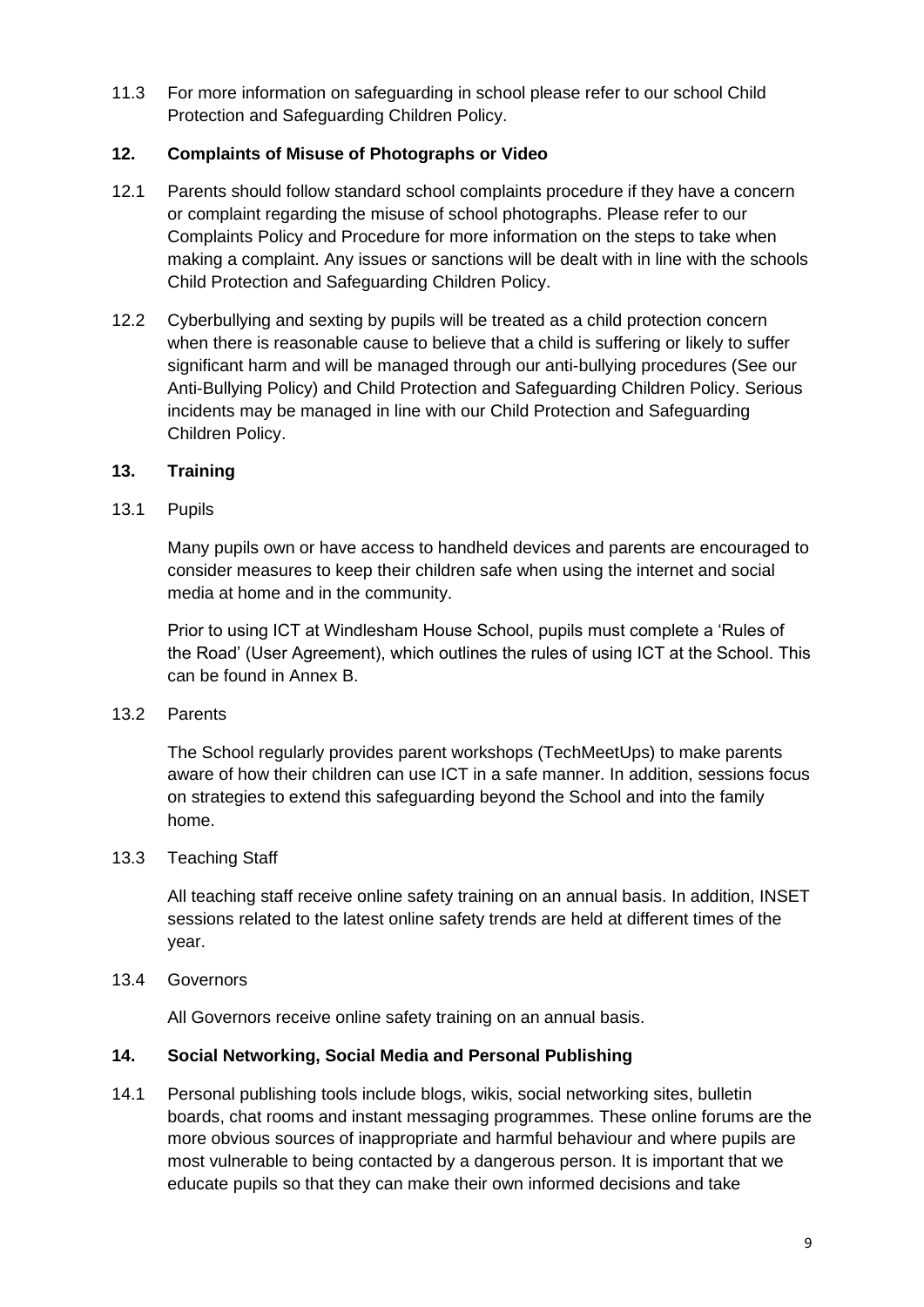responsibility for their conduct online. Pupils are not allowed to access social media sites in school as the majority of our pupils do not meet the minimum required age. There are various restrictions on the use of these sites in school that apply to staff.

- 14.2 All network users must use an appropriate password and always remember to log out after use. It is the responsibility of the user and it is critical that staff do not allow children access to their own personal account.
- 14.3 This policy deals with Social media sites have many benefits for both personal use and professional learning; however, both staff and pupils should be aware of how they present themselves online. Pupils are taught through the ICT curriculum and PSHE about the risks and responsibility of uploading personal information and the difficulty of taking it down completely once it is out in such a public place. The school follows general rules on the use of social media and social networking sites in school:
- 14.4 Pupils are educated on the dangers of social networking sites and how to use them in safe and productive ways when they meet the required minimum age limit. They are all made fully aware of the school's code of conduct regarding the use of ICT and technologies and behaviour online.
- 14.5 Any sites that are to be used in class will be risk-assessed by the teacher in charge prior to the lesson to ensure that the site is age-appropriate and safe for use.
- 14.6 Official school blogs created by staff will be password-protected and run from the school website with the approval of a member of staff and will be moderated by a member of staff.
- 14.7 Pupils and staff are encouraged not to publish specific and detailed private thoughts, especially those that might be considered hurtful, harmful or defamatory. The school expects all staff and pupils to remember that they are representing the school at all times and must act appropriately.
- 14.8 Safe and professional behaviour of staff online will be discussed at staff induction.

## **15. Staff use of Social Media**

- 15.1 Staff should be professional, responsible and respectful when using social media.
- 15.2 When using social media staff must be conscious at all times of the need to keep your personal and professional lives separate. Staff should not put themselves in a position where there is a conflict between their work for the School and their personal interests.
- 15.3 Staff must not:
	- engage in activities involving social media which could damage the reputation of the School, even indirectly.
	- represent their personal views as those of the School on any social media. Staff should write in the first person and use a personal email address.
	- discuss personal information about School pupils, staff members and other professionals they interact with as part of their job at the School on social media.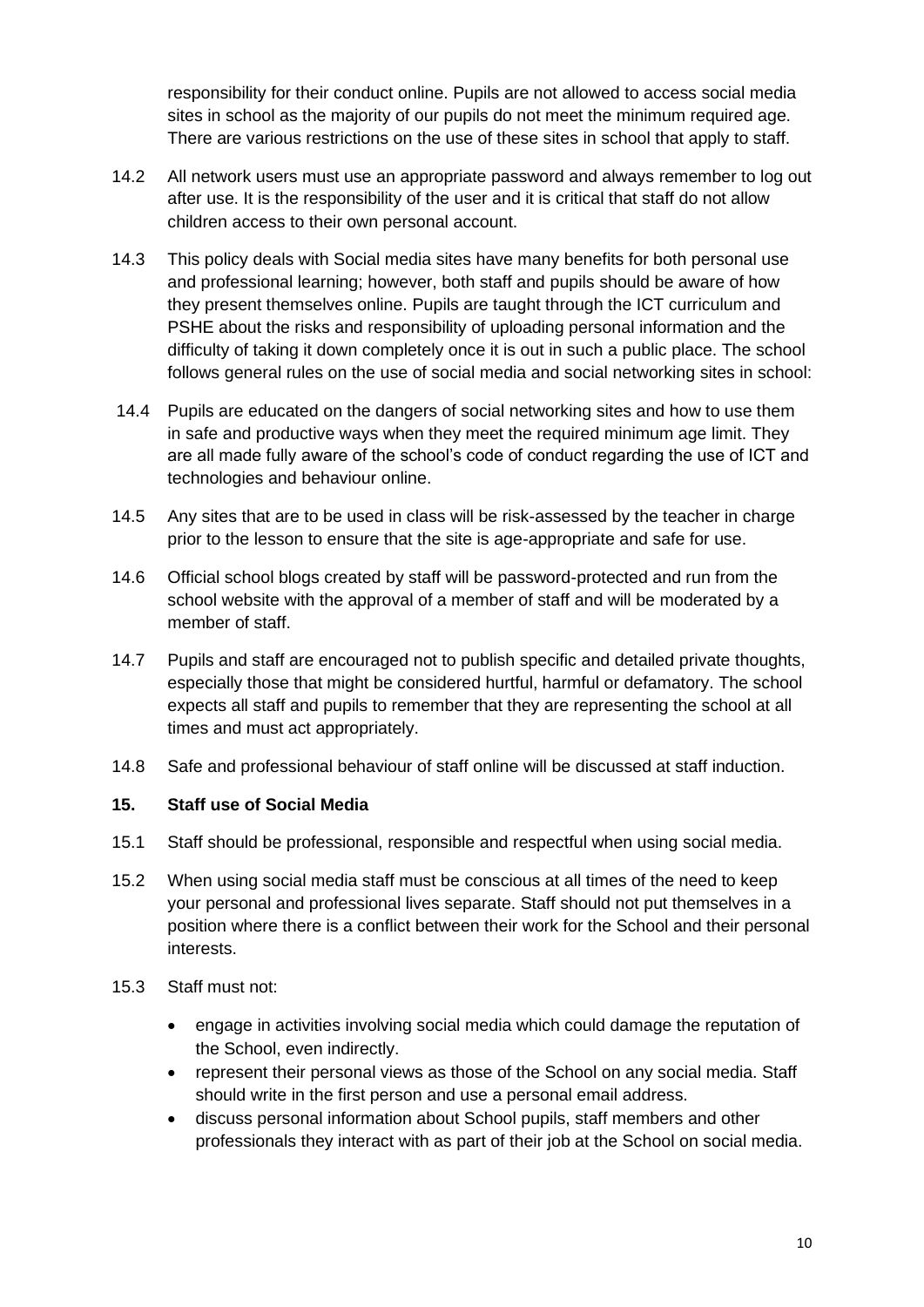- include the School's logos or other trademarks in any social media posting or in their profile on any social media.
- use social media and the Internet in any way to harass, bully, unlawfully discriminate against, attack, insult, abuse, disparage or defame pupils, their family members, staff members, other professionals, other organisations or the School as an institution; to make false or misleading statements; or to impersonate colleagues or third parties.
- express opinions on behalf of the School via social media, unless expressly authorised to do so by the Marketing Department. Staff may be required to undergo training in order to get such authorisation
- edit open access online encyclopaedias such as Wikipedia in a personal capacity at work. This is because the source of the correction will be recorded as the employer's IP address and the intervention will, therefore, appear as if it comes from the School.
- identify themselves as employees of the School or service providers for the School in their personal web space (use of professional web space such as LinkedIn is up to the user's discretion, keeping in mind that anyone such as parents, pupils and colleagues can access your profile and you must always comply with this policy). This is to prevent information on these sites being linked with the School and to safeguard the privacy of staff members, particularly those involved in providing sensitive front-line services.
- accept 'friend requests' from current pupils or recent leavers they receive in their personal social media accounts.
- "check in" or tag their photos/videos at the School (this includes but is not limited to Facebook, Instagram, Twitter, Pinterest).
- use School email addresses and other official contact details for setting up personal social media accounts or to communicate through such media. The use of School email addresses to create or join a School sanctioned social media site is appropriate.
- on leaving the service of the School, contact the School's current pupils by means of personal social media sites. Similarly, staff members must not contact current pupils from their former schools by means of personal social media unless they are family-related/close friends with parents. It is advised to maintain professional conduct while communicating with former pupils for work or personal reasons.
- have any contact with pupils' family members through personal social media if that contact is likely to constitute a conflict of interest or call into question their objectivity.
- have contact through any personal social media with any current pupils, whether from the School or any other school, unless it is for professional contact or the pupils are family members.
- 15.4 Staff must be:
	- respectful to others when making any statement on social media and be aware that you are personally responsible for all communications which will be published on the Internet for anyone to see.
	- accurate, fair and transparent when creating or altering online sources of information on behalf of the School.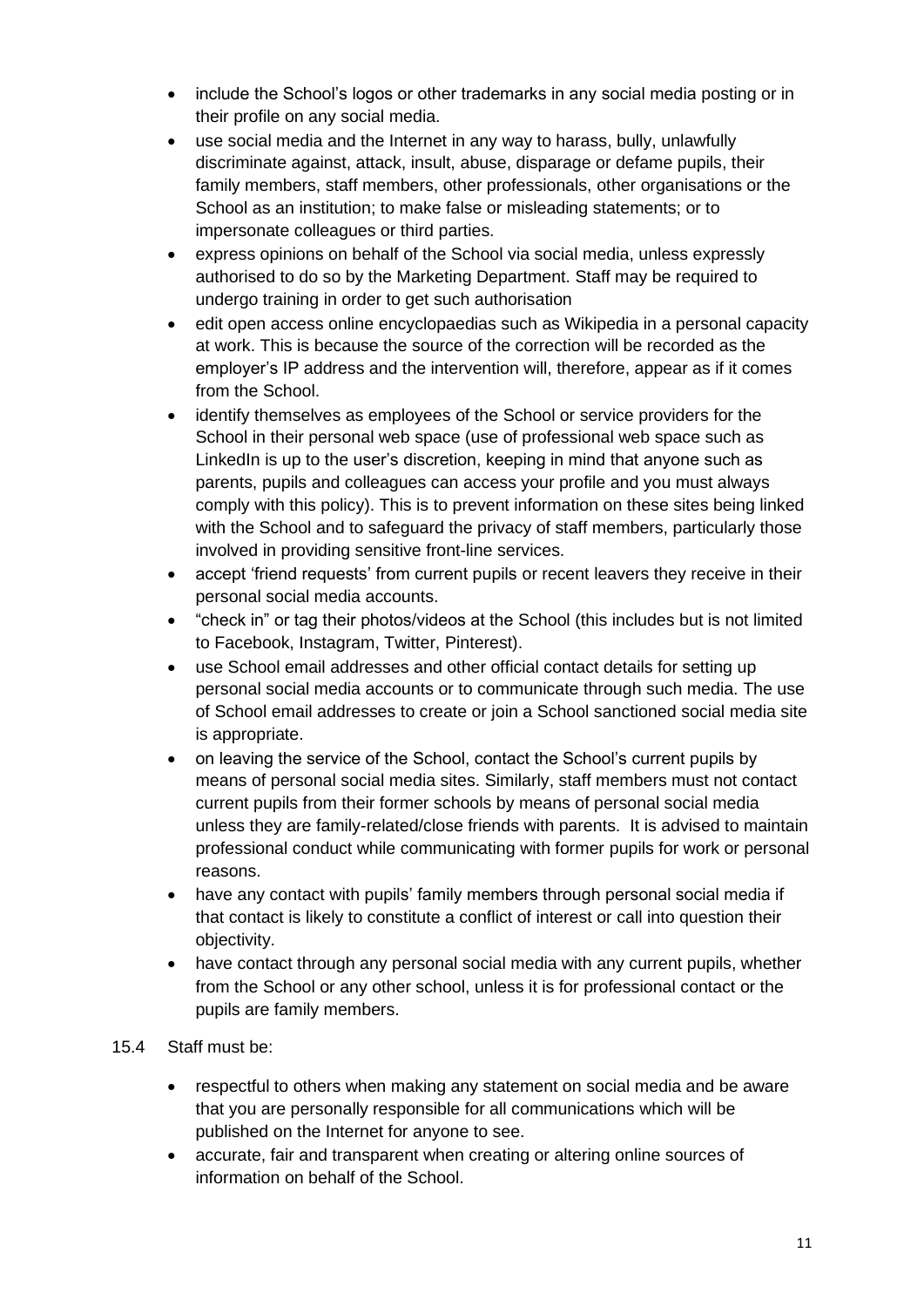- 15.5 If staff are uncertain or concerned about the appropriateness of any statement or posting, refrain from posting it until you have discussed it with your Department Head.
- 15.6 If staff see social media content that disparages or reflects poorly on the School, they should contact a member of Senior Leadership Team (SLT).
- 15.7 The School permits limited personal use of social media while at work. Staff members are expected to devote their contracted hours of work to their professional duties and, in practice, personal use of the Internet or social media should not be used during contact time (for teachers and teacher assistants), should never involve unprofessional or inappropriate content and must always comply with this policy.
- 15.8 Caution is advised when inviting work colleagues to be 'friends' in personal social networking sites. Be mindful of having colleagues as friends on social media as it may be difficult to maintain professional relationships or it might be just embarrassing if too much personal information is known in the workplace.
- 15.9 Staff members are strongly advised to ensure that they set the privacy levels of their personal sites as strictly as they can and opt out of public listings on social networking sites to protect their own privacy.
- 15.10 Staff members can only use officially sanctioned School social media tools for communication on behalf of the School. Requests for this type of communication should go via the Marketing Department who have access to the relevant social media tools.
- 15.11 There must be a strong pedagogical or business reason for creating official School social network sites to communicate with pupils or others. Staff members must not create sites for trivial reasons which could expose the School to unwelcome publicity or the posting of unwelcome material or damage its reputation.
- 15.12 Official school sites must be created according to the requirements provided by the Marketing Department. Sites created must not breach the terms and conditions of social media service providers, particularly with regard to minimum age requirements.
- 15.13 Staff members must at all times act in the best interests of children and young people when creating, participating in or contributing content to social media sites. We are responsible for the safeguarding and protection of children.

### **16. Mobile Phones and Personal Devices**

- 16.1 While mobile phones and personal communication devices are commonplace in today's society, their use and the responsibility for using them should not be taken lightly. Some issues surrounding the possession of these devices are they:
	- Can make users more vulnerable to cyber bullying;
	- Can be used to access inappropriate internet material;
	- Can be a distraction to learning;
	- Are valuable items that could be stolen, damaged, or lost; and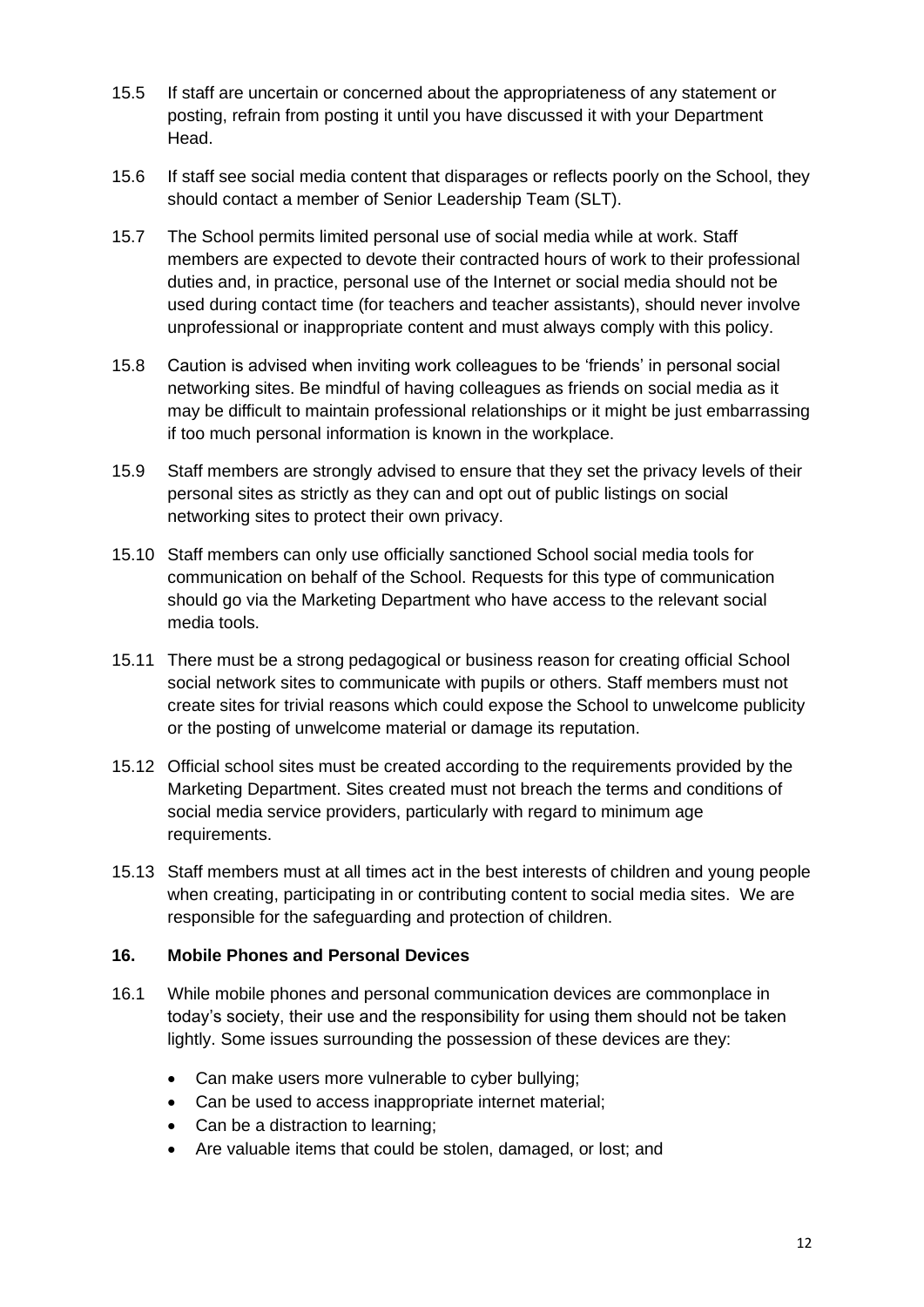- Can have integrated cameras, which can lead to child protection, bullying and data protection issues.
- 16.2 Windlesham has a no mobile phone policy for pupils. There is poor phone coverage at Windlesham, with very poor/negligible 3G or 4G signal at Windlesham House School. International pupils are allowed to travel to the School with a mobile phone or personal devise, however, on entering the School building, devices must be handed over to the front office for secure storage. Devices are not returned until the pupil returns home.
- 16.3 Staff Mobile phones
	- Subject to the bullet point below, Staff mobile phones must be turned off, must be not carried around in staff pockets and should be left with personal belongings in class cupboards.
	- When away on:
		- o an off-site school trip;
		- o a sports fixture or match,

staff are permitted to have their mobile devices switched on and on their person. Staff are to only use their mobile devices for phone calls in case of emergency. The School may need to contact the member of Staff to pass on any urgent or emergency message.

- In the prep school, staff mobile phones / personal devices must only be used to access emails in staff areas and not in the presence of children.
- Cameras, iPads, personal devices and mobile phones are prohibited in the toilets or changing areas.
- 16.4 Visitors may only use their phones outside the building and not in front of children (Please see Data Protection Policy).

## **17. Mobile Phone or Personal Device Misuse**

- 17.1 Pupils
	- Pupils who breach school policy relating to the use of personal devices will be disciplined in line with the school's behaviour policy.

## 17.2 Staff

- Staff are not permitted to use their phones in front of pupils, whilst on the School site (see 16.3.1)
- Under no circumstances should staff use their own personal devices to contact pupils or parents either in or out of school time.
- Staff are not permitted to take photos or videos of pupils. If photos or videos are being taken as part of the school curriculum or for a professional capacity, the school equipment or School iPads will be used for this.
- The school expects staff to lead by example. Personal mobile phones should be switched off or on 'silent' during school hours.

Any breach of school policy may result in disciplinary action against that member of staff. More information on this can be found in the Child Protection and Safeguarding Children Policy, or in the staff contract of employment.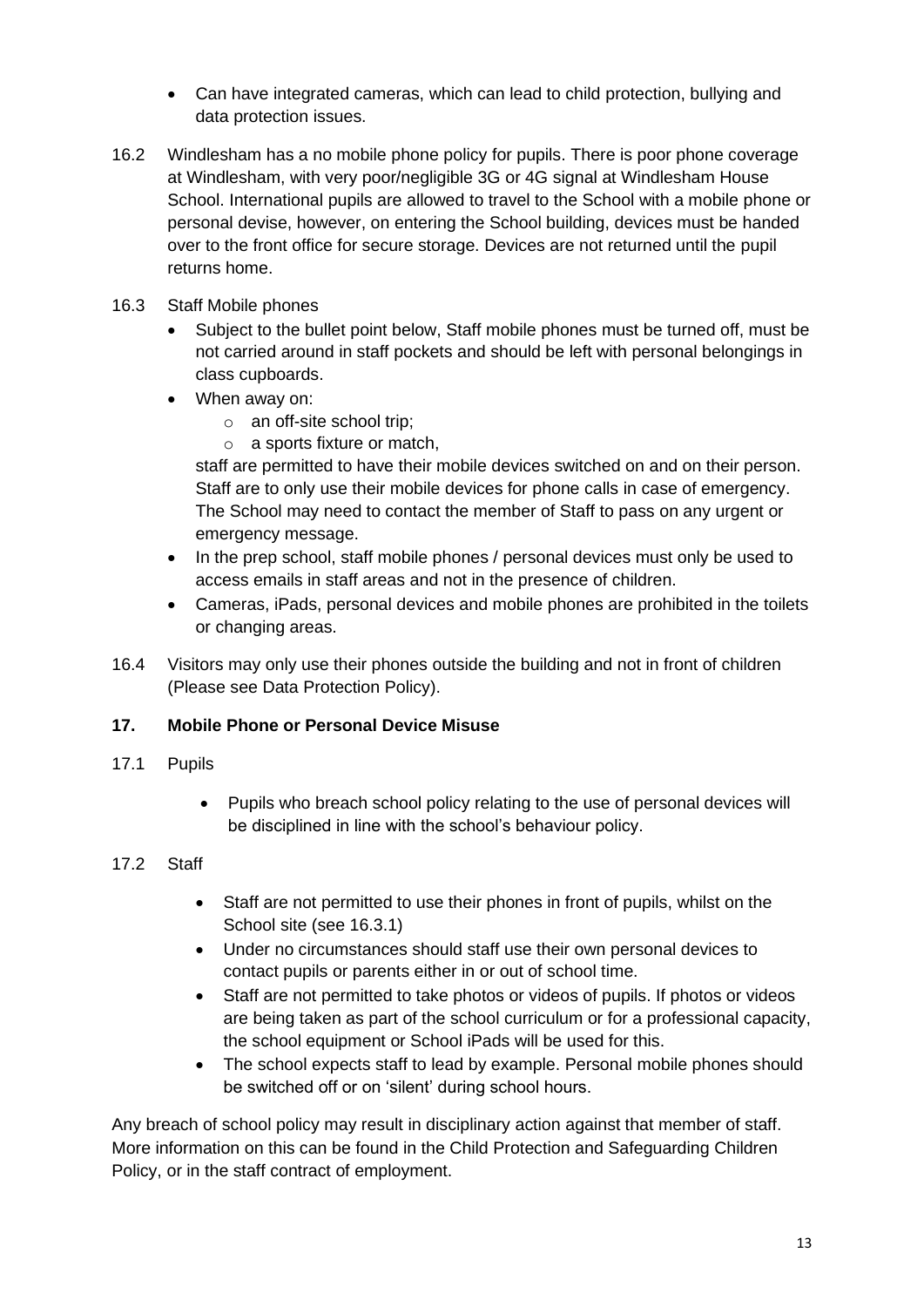## **18. iPads**

- 18.1 Make sure that iPads are locked away at the end of the day and that all iPads are accounted for.
- 18.2 Children are appointed Digital leaders.
- 18.3 The Head of ICT regularly conducts random searches of school iPad contents, checking that content is appropriate and in accordance with responsible use guidance. In addition, daily reports are provided via Lightspeed detailing suspicious search queries.
- 18.4 Guidance is provided for pupils and staff in our Acceptable Use Policies.

## **19. Video Calls**

19.1 All boarding children get the opportunity for video calls home each week. Matrons and staff are present to monitor use of equipment used for video calling.

## **20. Cyberbullying**

- 20.1 Windlesham House takes Cyber bullying (both in and out of school), as with any other form of bullying, very seriously. Information about specific strategies or programmes in place to prevent and tackle bullying is set out in the Anti-Bullying Policy and Child Protection and Safeguarding Children Policy.
- 20.2 The anonymity that can come with using the internet can sometimes make people feel safe to say and do hurtful things that they otherwise would not do in person. It is made very clear to members of the school community what is expected of them in terms of respecting their peers, members of the public and staff, and any intentional breach of this will result in disciplinary action.
- 20.3 If an allegation of bullying does occur, the school will:
	- Take it seriously;
	- Act as quickly as possible to establish the facts. It may be necessary to examine school systems and logs or contact the service provider in order to identify the bully;
	- Record and report the incident;
	- Provide support and reassurance to the victim;
	- Make it clear to the 'bully' that this behaviour will not be tolerated. If there is a group of people involved, they will be spoken to individually and as a whole group. It is important that children who have harmed another, either physically or emotionally, redress their actions and the school will make sure that they understand what they have done and the impact of their actions.

# **21. Managing Emerging Technologies**

Technology is progressing rapidly and new technologies are emerging all the time. The school will risk-assess and conduct a Data Impact Assessment, where necessary (and in accordance with the Data Protection Policy) any new technologies before they are allowed in school, and will consider any educational benefits that they might have. The school keeps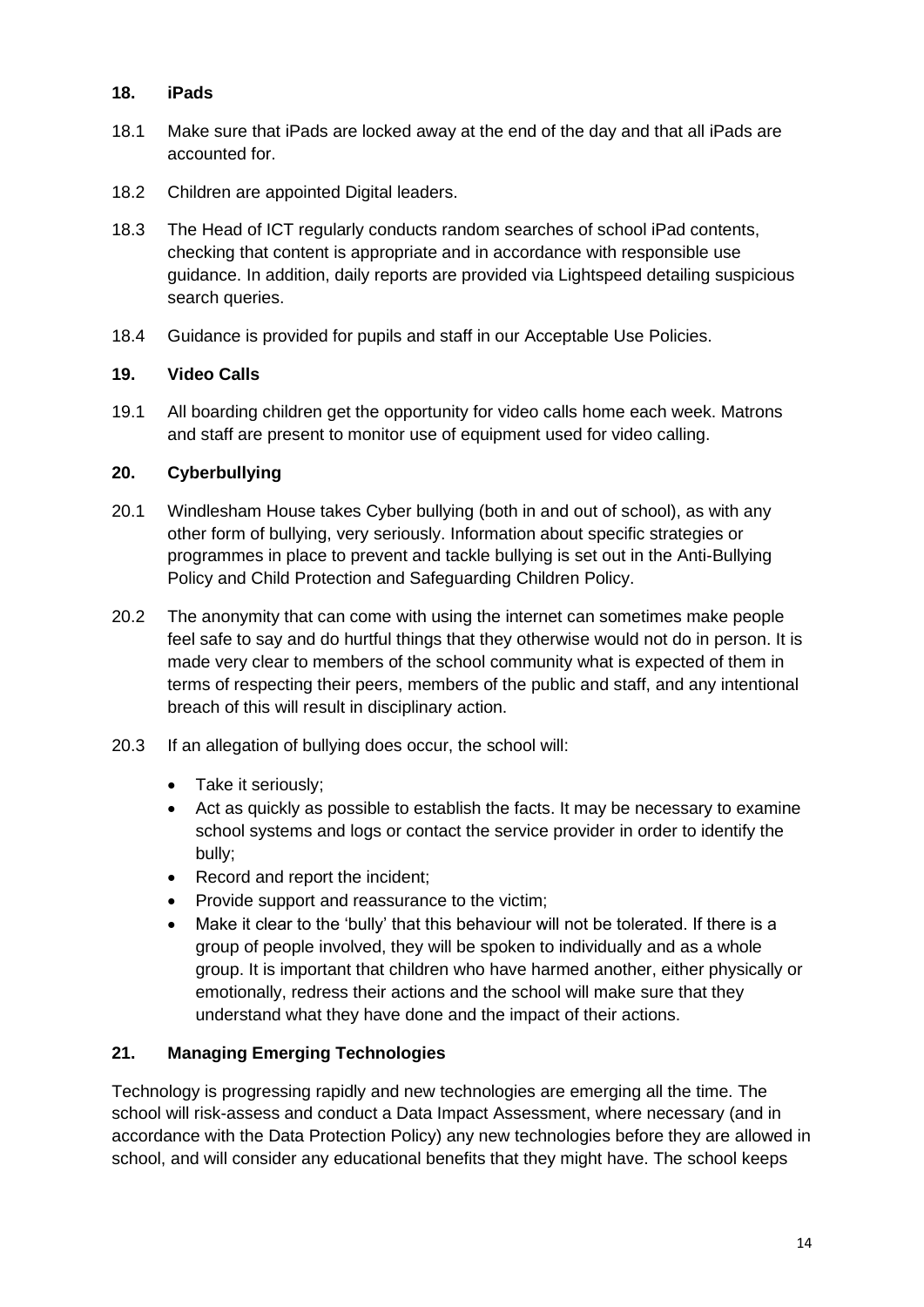up-to-date with new technologies and is prepared to quickly develop appropriate strategies for dealing with new technological developments.

# **22. Protecting Personal Data**

- 22.1 Windlesham believes that protecting the privacy of our staff and pupils and regulating their safety through data management, control and evaluation is vital to whole-school and individual progress. The school collects personal data from pupils, parents, and staff and processes it in order to support teaching and learning, monitor and report on pupil and teacher progress, and strengthen our pastoral provision. See Data Protection Policy.
- 22.2 For further information on how we look after your personal data, please refer to our Privacy Policy online and our Data Protection Policy.

## **23. Remote Access Policy**

- 23.1 Staff are able to access the school network at home via Remote Desktop Protocol (RDP). All users:
	- Are able to access a remote desktop session.
	- Are able to access the same files and resources as they can when logged onto a school computer on-site.
	- Are asked to be vigilant and to log off after use.

## **24. Reporting on Compliance and Effectiveness**

- 24.1 An annual report, covering compliance with and summaries of:
	- The daily reports received (at 7am) by the Head of ICT, showing the previous day's activity with children using the computers, so that any issues can be quickly investigated; examples include:
	- Any suspicious search queries using Google.
	- The length of time each child spent using the Internet.
	- Any suspicious words typed on a computer by a child.
	- Using the Rewards and Conducts modules in iSAMS, produce a report of any issues involving the children and what action is taken. When an entry is made, this is copied to the child's Tutor and Houseparent and the Head of Discipline.
	- Weekly, monthly and annual reports from 'Class Technology Computers' showing the status of the Network Servers.

# **25. Breaches of Policy**

- 25.1 Any breach of this Policy may lead to disciplinary action being taken against the staff member/s involved up to and including dismissal, in line with the School's Disciplinary Policy and Procedures. Any staff member/s suspected of committing a breach of this policy will be required to cooperate with the School's investigation, which may involve handing over relevant passwords and login details.
- 25.2 Staff member/s may be required to remove any social media content that the School considers to constitute a breach of this policy. Failure to comply with such a request may in itself result in disciplinary action.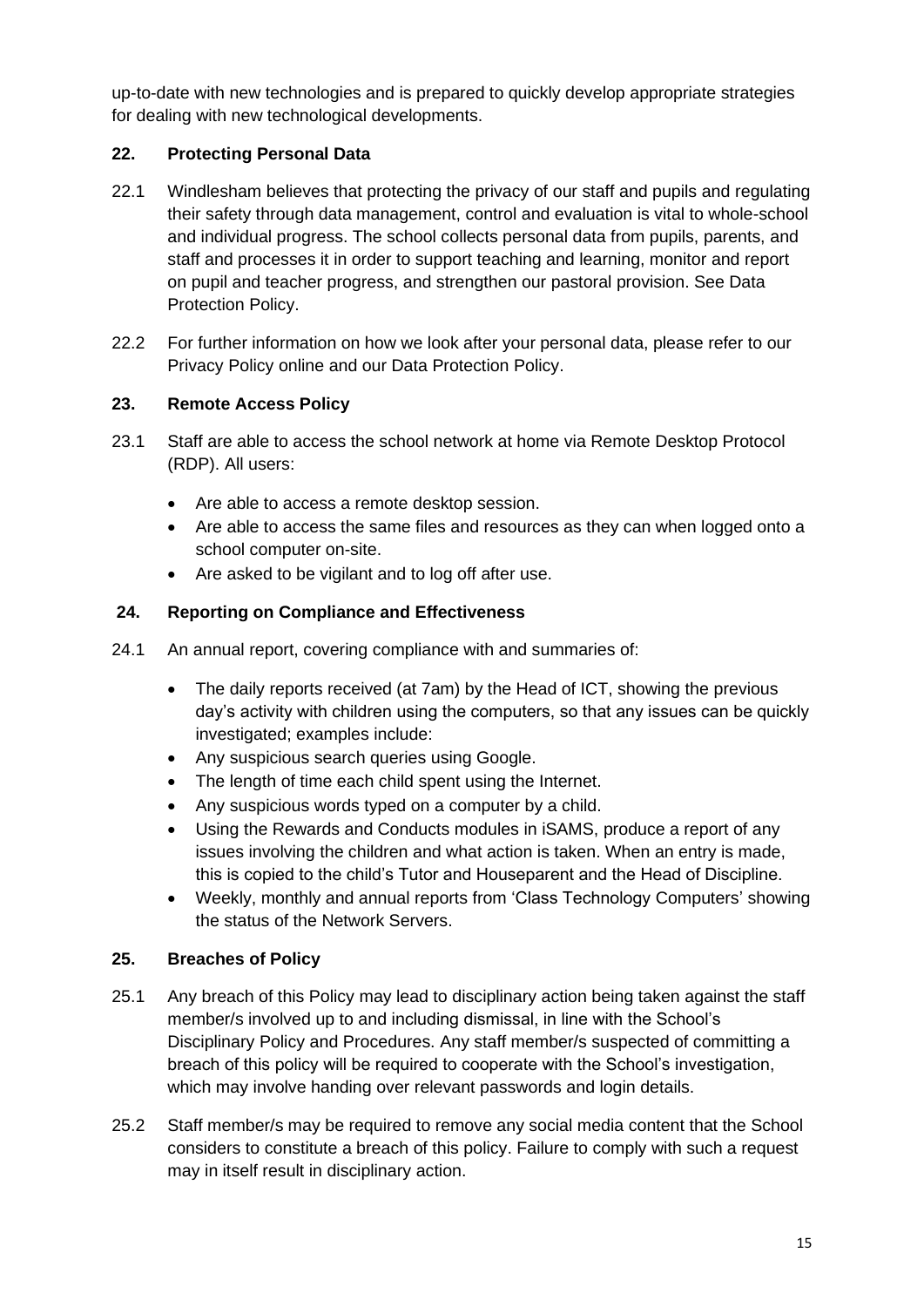25.3 Any non-compliance will be taken seriously, logged and investigated appropriately in line with our disciplinary policy.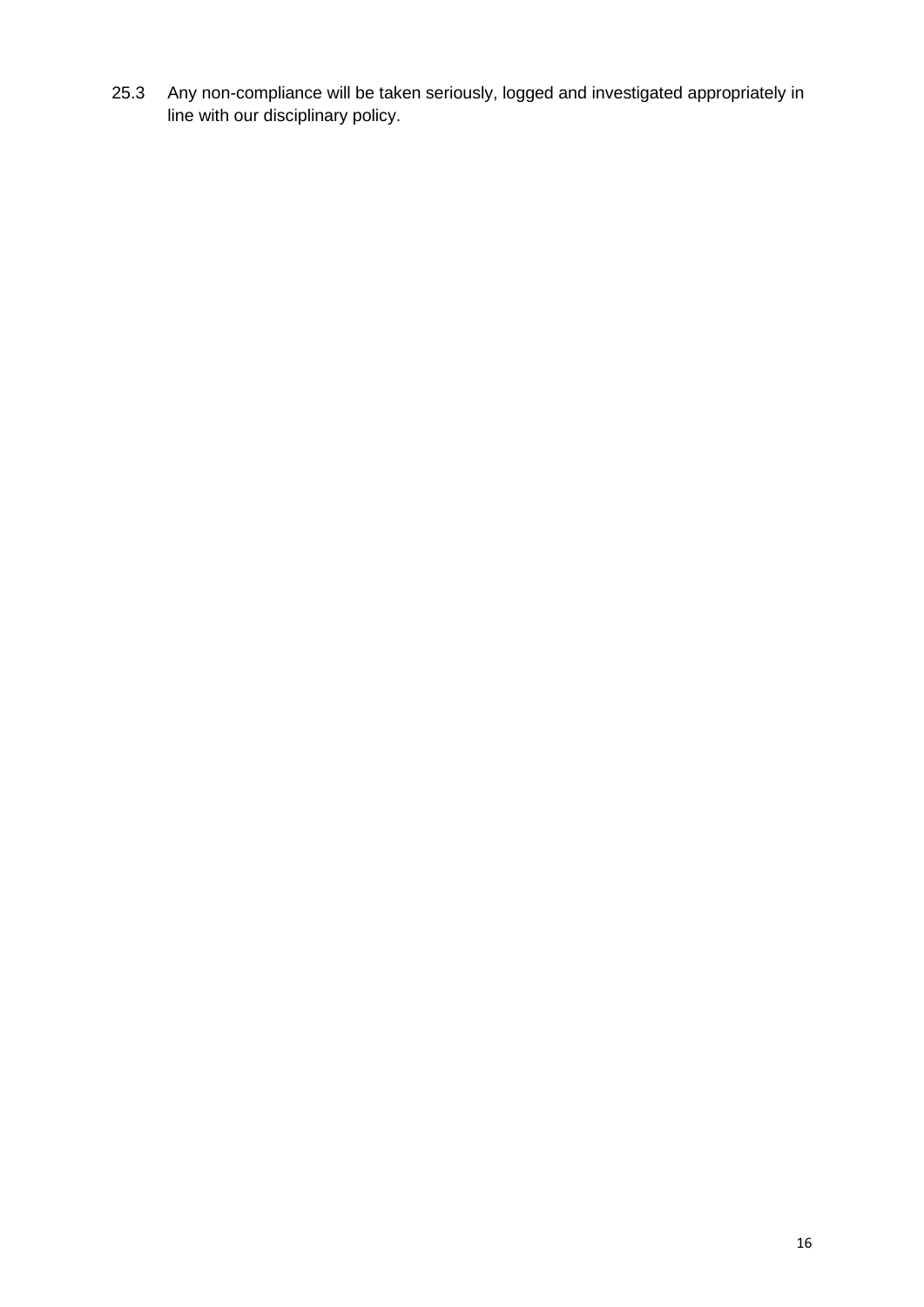### **Annex A**

### **Staff - Acceptable Use of ICT Policy Agreement**



- 1. This policy outlines what are acceptable and unacceptable uses of Information Communications Technology (ICT) facilities within Windlesham House School (Windlesham). It is relevant to pupils, staff, governors and visitors. Whilst we aim to support the full use of the vast educational potential of new technologies we also have a responsibility to provide safeguards against risk, unacceptable material and activities. These guidelines are designed to protect pupils, staff and visitors from esafety incidents and promote a safe e-learning environment for pupils.
- 2. Windlesham's ICT facilities provide a number of integral services and, therefore, any attempt to misuse a computer system could cause significant disruption to other users at Windlesham. This could also lead to breaches of the data protection rights of a number of individuals causing harm to those individuals, and to Windlesham.
- 3. At Windlesham we believe that pupils should be trusted to use digital technologies in a principled and productive way. The general spirit of this policy is about giving everyone the opportunity to make productive decisions in the ways they decide to use digital technologies; we should all be fully engaged in the ongoing debate about what responsible digital citizenship means and how we can nurture it within our school.

### **Acceptable use**

- 4. Windlesham's ICT facilities should only be used to support learning, teaching, research, administration and approved business activities of Windlesham. These services may not be used for personal, personal commercial, political, and other such activities unless expressly authorised by Windlesham.
- 5. Should authorisation be provided permitting other personal, personal commercial, political, or charitable, any such use must not hinder or interfere with an individual's duties and must not prevent the legitimate use of these facilities by others. Users may not use Windlesham's ICT facilities to store personal non-work related information or materials on the ICT facilities (e.g. eBooks, music, home videos, photography), and use of the ICT facilities is provided with no expectation of privacy.
- 6. Users should therefore engage in safe computing practices by establishing appropriate access restrictions for their accounts by setting a password for their user account, safeguarding their passwords, backing up files, and promptly reporting any misuse or violations of this policy.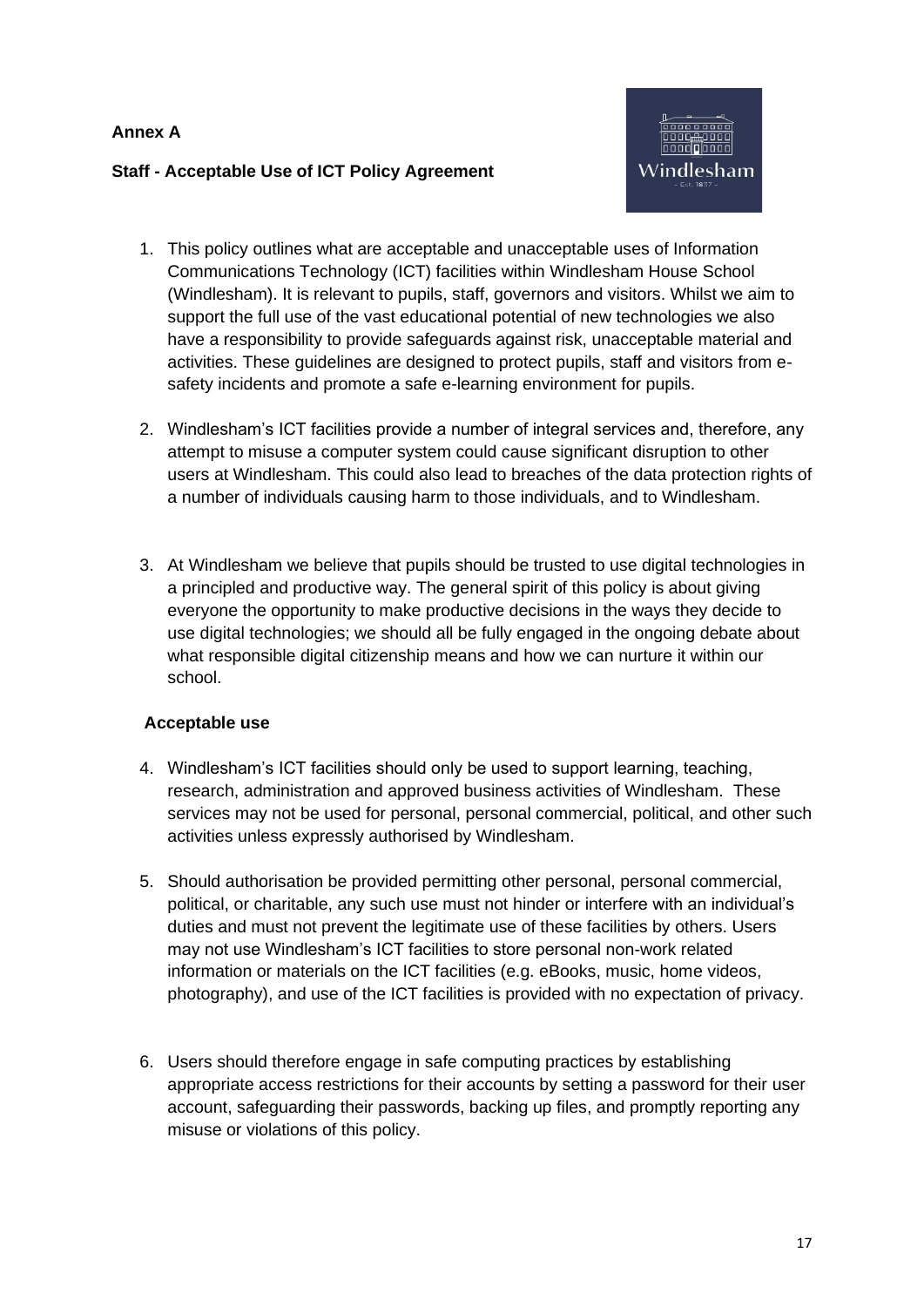7. Users' accounts and passwords must not be shared with anyone. Users are responsible for the security of their passwords and account information. Disclosure of account or password information may result is disciplinary action.

## **Monitoring of users**

- 8. Windlesham may monitor the usage of any or all IT facilities (including emails and social media) and has access to reports on any internet sites that have been visited. This is irrespective of whether it is for school or personal use, and users should have no expectation of privacy when accessing or using IT systems or services.
- 9. Monitoring of ICT facilities is performed:
	- To monitor the performance and operation of the ICT facilities;
	- To secure, fix, enhance or as an inherent part of effective and responsible systems development or operation;
	- To collect evidence pertaining to compliance with this policy, and other related policies, regarding the acceptable use of ICT facilities within the school;
	- To investigate or detect unauthorised use of the computing and network facilities of the school;
	- In the interests of national security, as required by law; and
	- To prevent or detect crime, as by required by law.
- 10. Windlesham reserves the right to inspect any items of computer equipment connected (physically or wirelessly) to the network. Any ICT device connected to Windlesham's network will be removed if it is deemed to be breaching school policy or otherwise interfering with the operation of the ICT facilities.
- 11. Windlesham will designate Authorised Personnel, usually IT Services or support staff, to be permitted to engage in monitoring and it will be considered a disciplinary offence for anyone to engage in monitoring activities without proper authorisation or monitor areas outside their areas of responsibility.

## **Unacceptable use**

- 12. Windlesham reserves the right to block, disconnect or otherwise prevent what it considers to be unacceptable use of its ICT facilities. Unacceptable use includes, but is not limited to:
	- All actions or activities that are illegal or in conflict with Windlesham's policies, procedures and processes;
	- Using the ICT facilities for access, creation, modification, storage, download, hosting or transmission of material that could be considered pornographic, offensive, obscene, or otherwise inappropriate, or for placing direct or indirect links to websites which publish or host pornographic, offensive or inappropriate material;
	- Publishing materials or making statements which Windlesham may deem to be advocating illegal activity, or threatening, or harassing, or defamatory, or bullying or disparaging of others, or abusive, or libellous, or slanderous, or indecent, or obscene, or offensive or promotes unlawful discrimination, breaches copyright or otherwise causing annoyance, or inconvenience;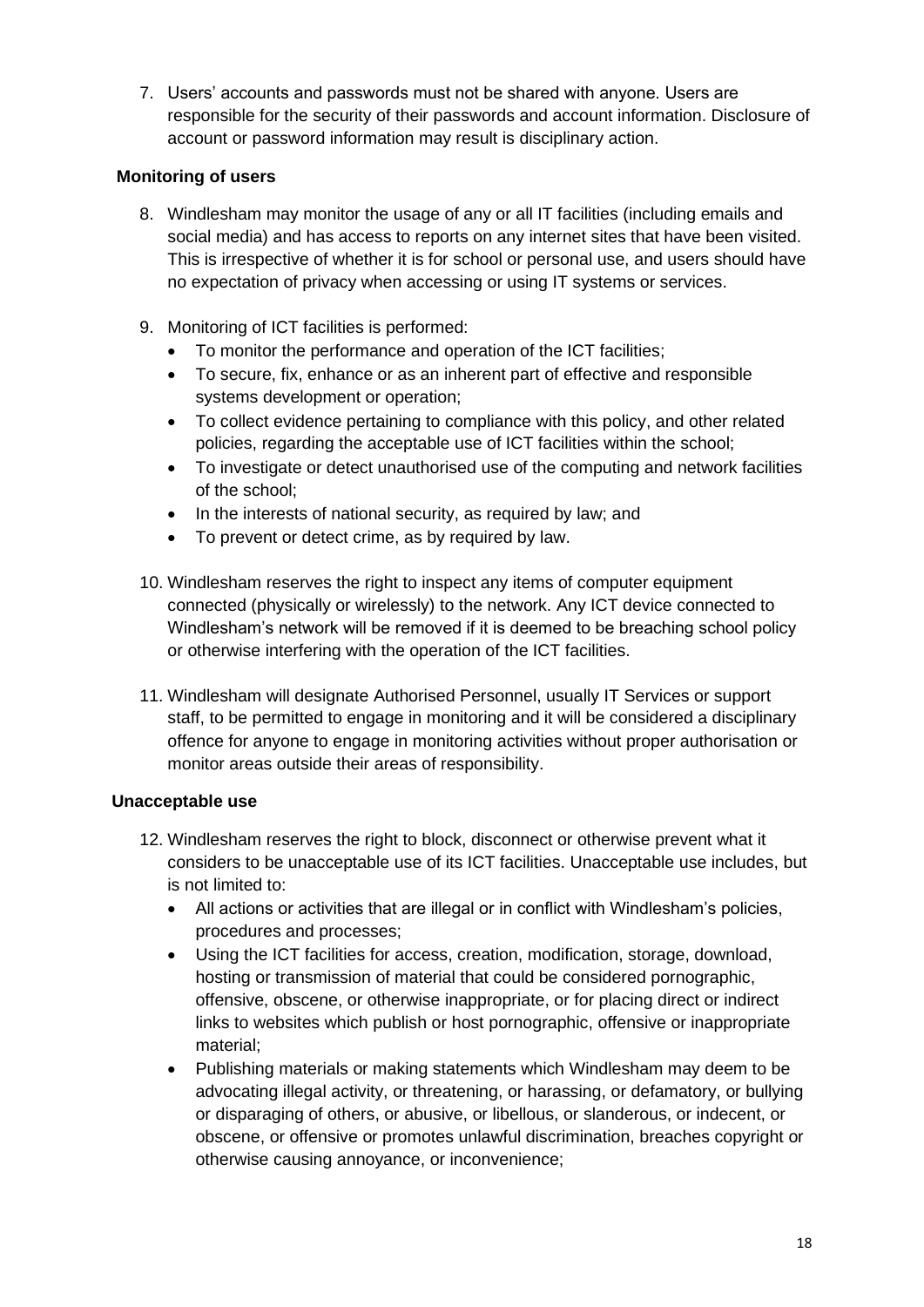- Unauthorised production, distribution, copying, selling, hiring, performing of copyrighted material including, but not limited to, digitisation and distribution of computer software, television, radio, streaming services, websites, photographs, magazines, books, music or any copyrighted sources and installation of any copyrighted software for which Windlesham does not have an active licence or explicit permission of the copyright owner, is strictly prohibited;
- Authoring or sending any form of electronic communications or messages, including, but not limited to, messages and emails that were unsolicited and may be considered junk mail, "chain letters", "Ponzi", hoax warnings or advertising, and that do not correctly identify you as the sender, or messages which appear to originate from another person;
- Unauthorised transmission, distribution, discussion or disclosure of information gained through a user's presence within Windlesham or through the use of ICT facilities;
- Connecting any non-approved ICT device, system or service (including wireless access points) to school networks or setting up any network services, without the explicit or delegated permission from Authorised Personnel;
- Unauthorised access (or attempted unauthorised access) to any ICT facilities provided by Windlesham;
- Allowing, inciting, encouraging or enabling others to gain or attempt to gain unauthorised access to the ICT facilities;
- Causing any damage to ICT facilities, including through the consumption of food or drink, or moving or removing such facilities without authorisation. Windlesham House School reserves the right to charge for any damage caused;
- Attempting to modify, alter or in any way interfere with ICT facility security controls, hardware or software, configurations, settings, equipment, data files or websites without the written authorisation or delegated permission from Authorised Personnel;
- Introduction of unauthorised and/or malicious software or programs into the ICT facilities, including, but not limited to: unlicensed software, viruses, worms, Trojan horses or logic bombs; by downloading, creating or using any program, tool or item of software designed to monitor, damage, disrupt or interfere with the functioning of ICT facilities, user accounts or data;
- Effecting security breaches or disruptions of network communication, including, but not limited to, accessing or modifying data (or data headers) of which the user is not an intended recipient or logging into an ICT system or service, or account, that the user is not expressly authorised to access. Disruption includes, but is not limited to, network sniffing, ping floods, packet spoofing, denial of service, and forged routing information:
- Executing any form of network monitoring including any data capture, port scanning or security scanning without written authorisation or delegated permission from Authorised Personnel;
- Registering for any system or service, including, but not limited to, social media accounts, web applications, domain names, which includes the name of Windlesham House School or any similar name, or abbreviation that may mislead the public into believing that the domain name refers to Windlesham; and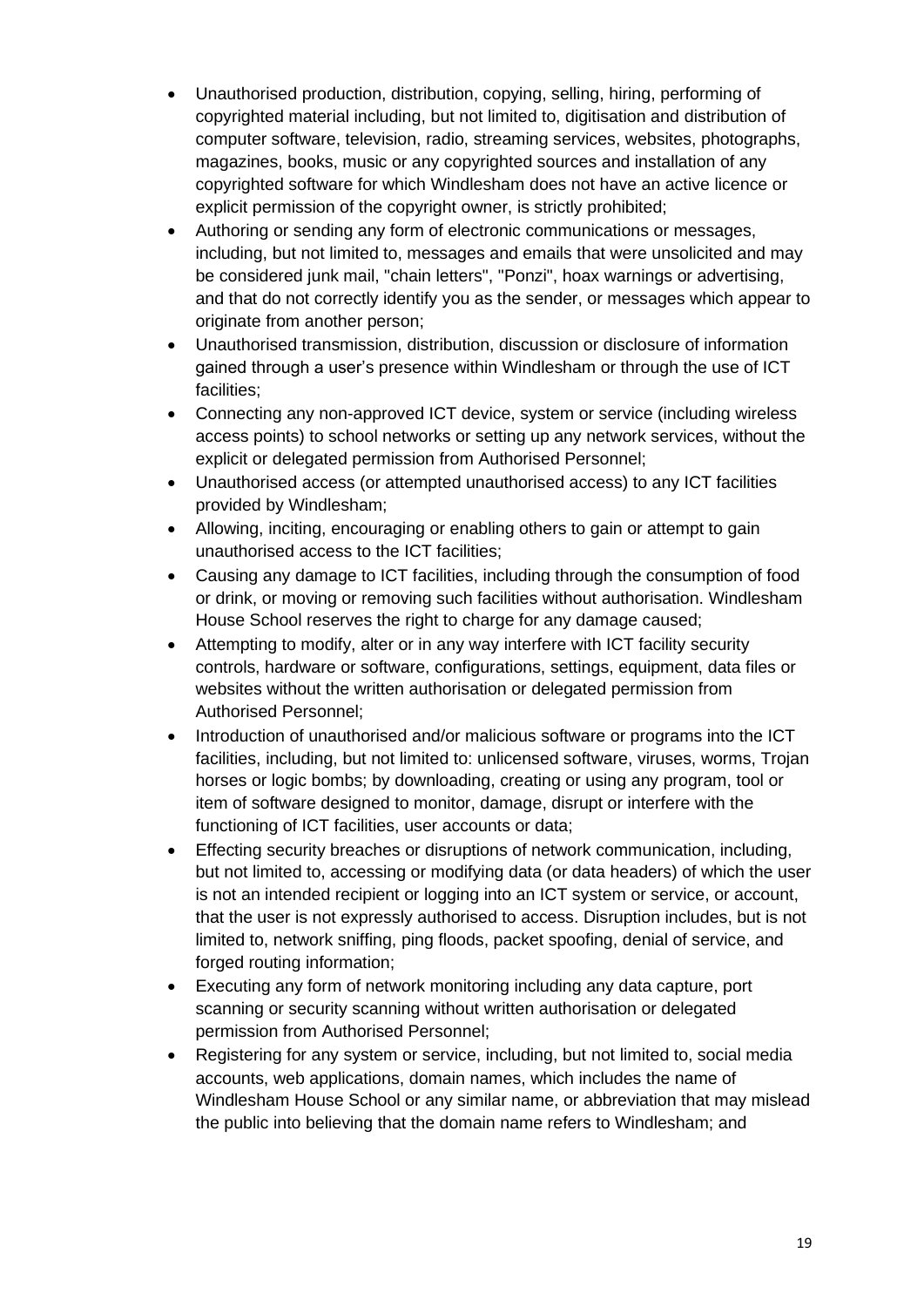• Acting in any way that directly or indirectly causes disruption to others' use of school ICT facilities, or using ICT facilities to disrupt or deny the use of ICT facilities of third parties at any time.

## **Remote Access**

- 13. Remote access to Windlesham network is possible where this has been granted by IT Services.
- 14. Remote connections are considered direct connections to Windlesham network. As such, generally accessing services remotely, subjects the user to the same conditions, requirements and responsibilities of this policy.

## **Staff Resident on Site**

15. Resident staff are permitted to use the staff and visitor wi fi networks at all times whilst on site. However, this right is a privilege which can be evoked by the school at any time if it so wishes. Staff are permitted to share access to the visitor wifi to household members and visitors. However, they remain responsible for acceptable use of the network by those persons.

## **Social Media**

16. At Windlesham we recognise that social media and networking are playing an increasing role within everyday life and that many staff are users of tools such as Facebook, Twitter and blogs for both personal and professional use. We will ensure that staff and children are kept fully aware of risks and issues that may arise and ways in which to minimise these risks. Staff should apply the provisions of this policy with regard to social networking.

## **Staff Acceptable Use Agreement:**

**I understand that I must use Windlesham' systems in a responsible way, to ensure that there is no risk to my safety or to the safety and security of the systems and other users, including as to the personal data of others. When using Windlesham's ICT facilities:** 

- I will not disclose or share personal information about myself or others when online (this could include names, addresses, email addresses, telephone numbers, age, gender, educational details, financial details);
- I will immediately report any unpleasant or inappropriate material or messages or anything that makes me feel uncomfortable to IT Services when I see it online;
- I will not open any hyperlinks in emails or any attachments to emails, unless I know and trust the person / organisation who sent the email, or if I have any concerns about the validity of the email (due to the risk of the attachment containing viruses or other harmful programmes);
- I will respect others' work and property and will not access, copy, remove or otherwise use or alter any other users' files, without the owner's knowledge and permission, and I will ensure that any use is in accordance with school policies;
- I understand there are risks when using the systems and services, and will not try to upload, download or access any materials which are illegal or inappropriate or may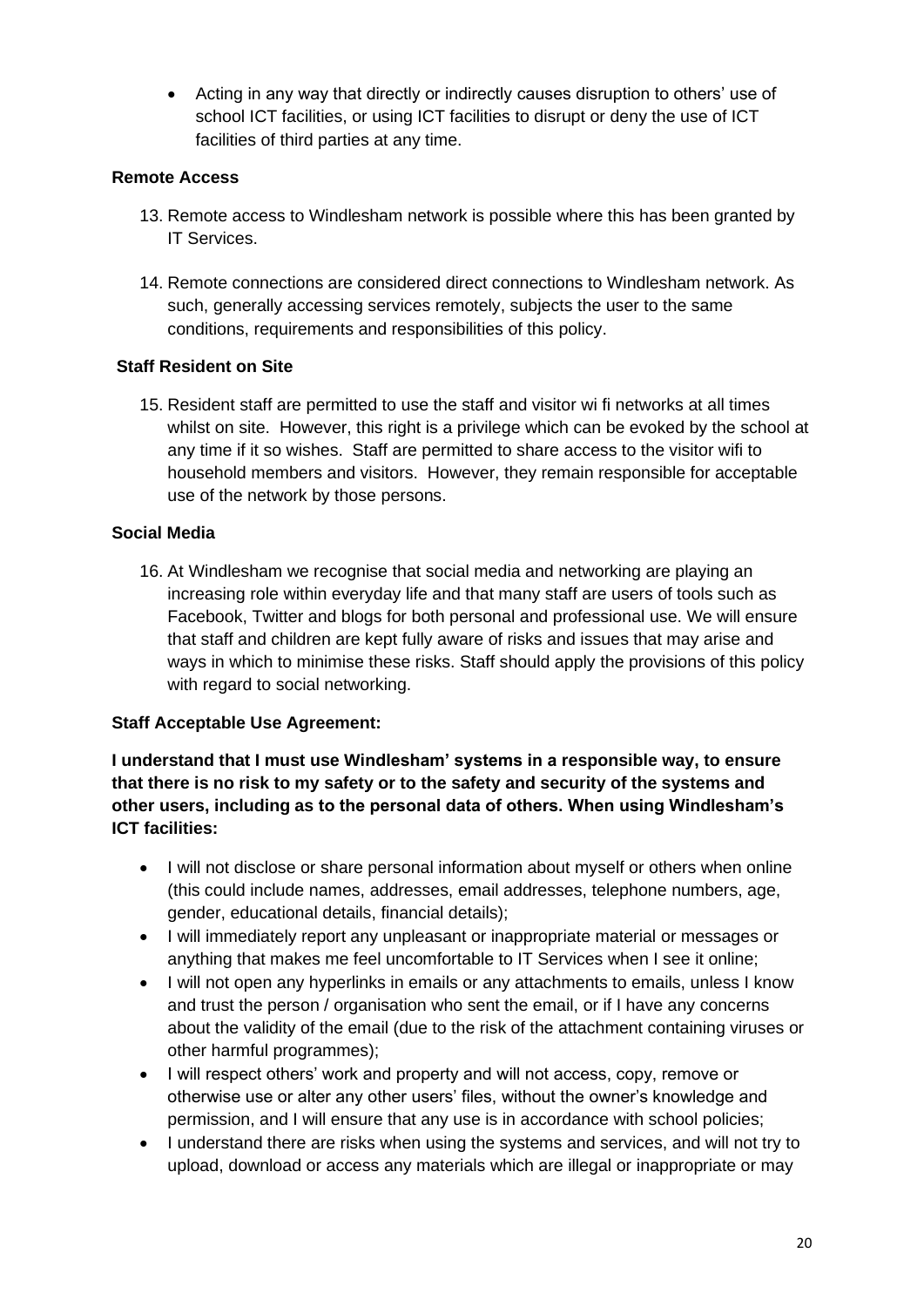cause harm or distress to others, nor will I try to use any programmes or software that might allow me to bypass the filtering / security systems in place to prevent access to such materials;

- I will be polite and responsible when I communicate with others, I will not use strong, aggressive or inappropriate language and I appreciate that others may have different opinions;
- I will respect copyright of materials and intellectual property rights and not take or distribute text, images or other materials without permission;
- I will not use or modify any of Windlesham devices, systems and services in any way that will disrupt their use for others in any way;
- I will not install or attempt to install or store programmes of any type on any Windlesham device, nor will I try to alter computer settings;
- I understand that I am not permitted to attempt to connect any devices or systems (e.g. laptops, mobile phones, USB devices, etc.) to any school devices, systems or services without prior permission from an Authorised Person within Windlesham. I understand that, if I am permitted to use my own devices in Windlesham I will follow the rules set out in this agreement, in the same way as if I was using school equipment.
- I will ensure that when I take and/or publish images of others I will do so with their permission and in accordance with Windlesham House School's policies. I will not use my personal equipment to record these images, unless I have permission from the school and from the individual to do so;
- I will only use social networking sites in school in accordance with Windlesham's policies;
- I will only communicate with pupils, parents / carers, and other parties solely related to my employment, using official school systems. Any such communication will be professional in tone and manner;
- I will not engage in any online activity that may compromise my professional responsibilities;
- I recognise that a failure to comply with the policies of Windlesham, and any misuse of ICT equipment, could lead to breaches of the rights of data subjects and I will act at all times in accordance with such policies in order to avoid any inappropriate use of personal data, or the breach of the data protection rights of any individual.

I understand that I am responsible for my actions, both inside and outside of Windlesham:

- I understand that Windlesham also has the right to take action against me if I am involved in incidents of inappropriate behaviour, that are covered in this agreement, when I am out of Windlesham and where they involve my membership of Windlesham community (for example, use of images, digital communications, or personal information).
- I understand that if I fail to comply with this Acceptable Use Policy Agreement, I will be subject to disciplinary action. This may include loss of access to Windlesham ICT systems and services, disciplinary action as set out in the codes of conduct and in the event of illegal activities involvement of the police.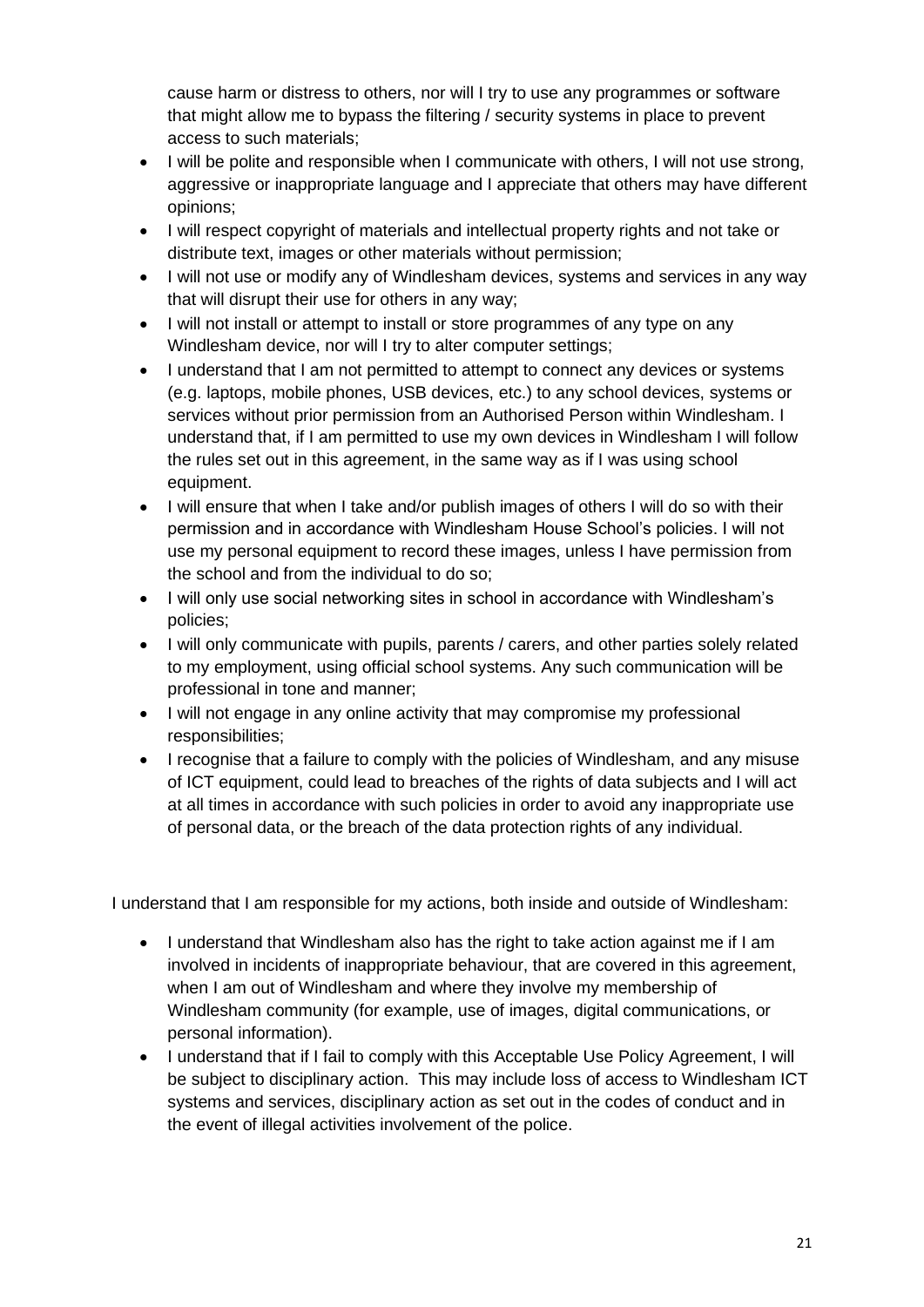I agree to follow these guidelines at all times when:

- using or connected to Windlesham's devices, systems and services;
- using my own equipment inside or outside of Windlesham in a way that is related to me being a member of this school (for example, communicating with other members of Windlesham, accessing school email, websites and services).

**I have read and understand that use of Windlesham IT systems and devices are governed by this full Acceptable Use Policy Agreement and other related Windlesham policies.**

Print Name

**Signed**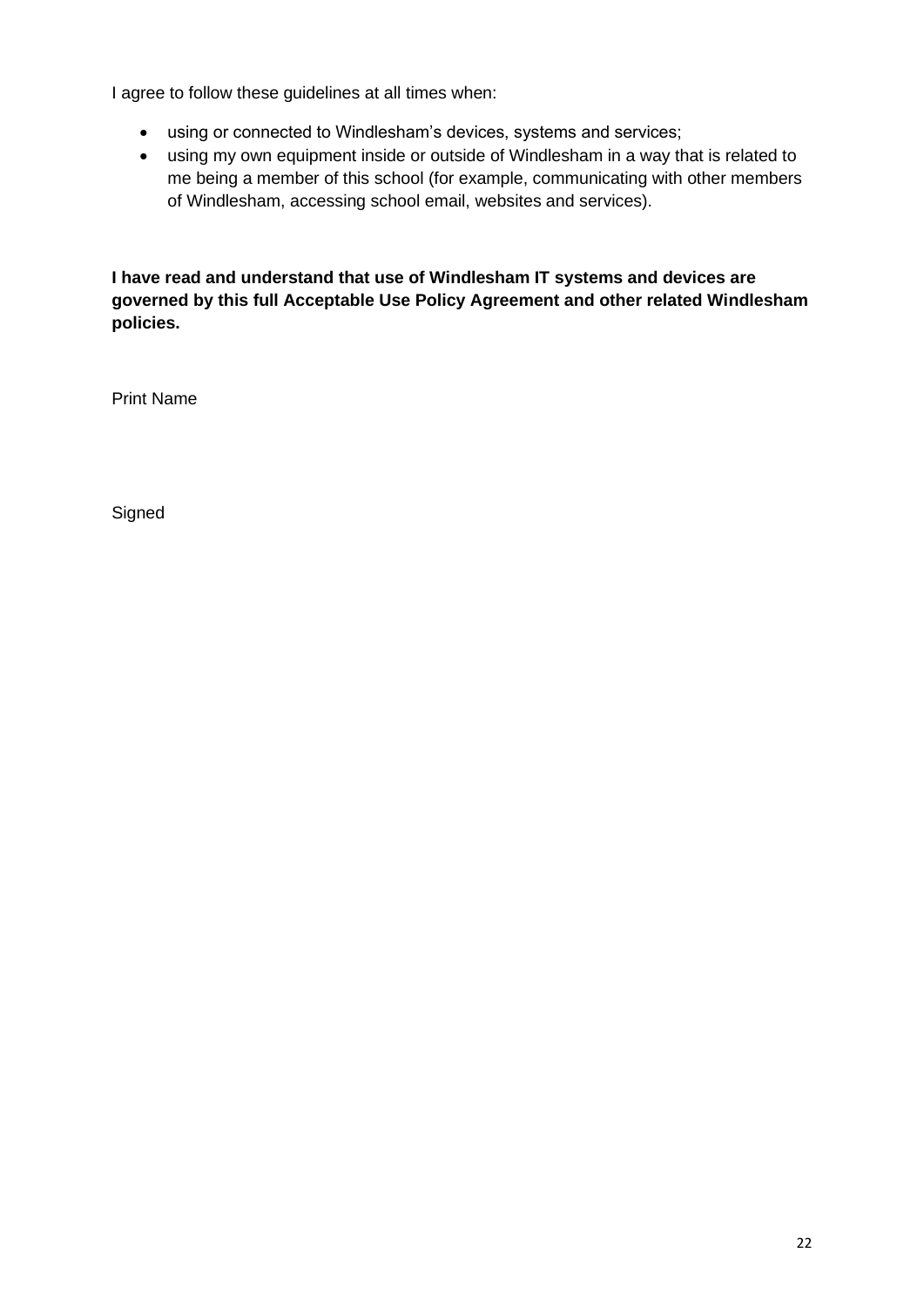**Annex B**

### **Windlesham House School - Technology Rules of the Road (Pupil Acceptable Use Policy Agreement)**



- 1. Digital technologies have become integral to the lives of children and young people, both within schools and outside school. These technologies are powerful tools, which open up new opportunities for everyone. These technologies can stimulate discussion, promote creativity and stimulate awareness of context to promote effective learning. Young people should have an entitlement to safe internet access at all times.
- 2. At Windlesham House School (Windlesham), we value the use of Technology to help us with our learning. You will find that there are many different opportunities during the day to use different Digital tools to support your studies. We aim for all our pupils to become effective users of technology and responsible digital citizens.
- 3. Please review this important agreement related to the use of Technology at Windlesham. It is recommended that you should the read Technology Rules of the Road carefully with your parents and place your initials next to each expectation, the completed form can then be returned with your application form. These rules need to be signed before you can use the Internet and will help you to keep safe and to be fair to others.

## **Aim**

This Agreement is intended to make sure that:

- young people will be responsible users and stay safe while using the internet and other digital technologies for educational, personal and recreational use; and
- Windlesham systems and users are protected from accidental or deliberate misuse that could put the security of the systems and will have good access to digital technologies to enhance their learning and will, in return, expect pupils to agree to be responsible users.

## **Pupil's Daily Responsibilities**

Pupils must make these behaviours a part of their daily routine for their own personal safety.

Pupils should initial next to each responsibility:

- \_\_\_\_ Technology should be used for educational purposes and approved activities during school hours;
- \_\_\_\_ If you are using a device, it should never be left unattended around the School;
- **I** will close all programs and log out before leaving the computer.
- I will take care of the computer and other equipment. I will leave the computer and other equipment in the same condition I found it.
- When using iPads, they must be protected at all times using a provided case; and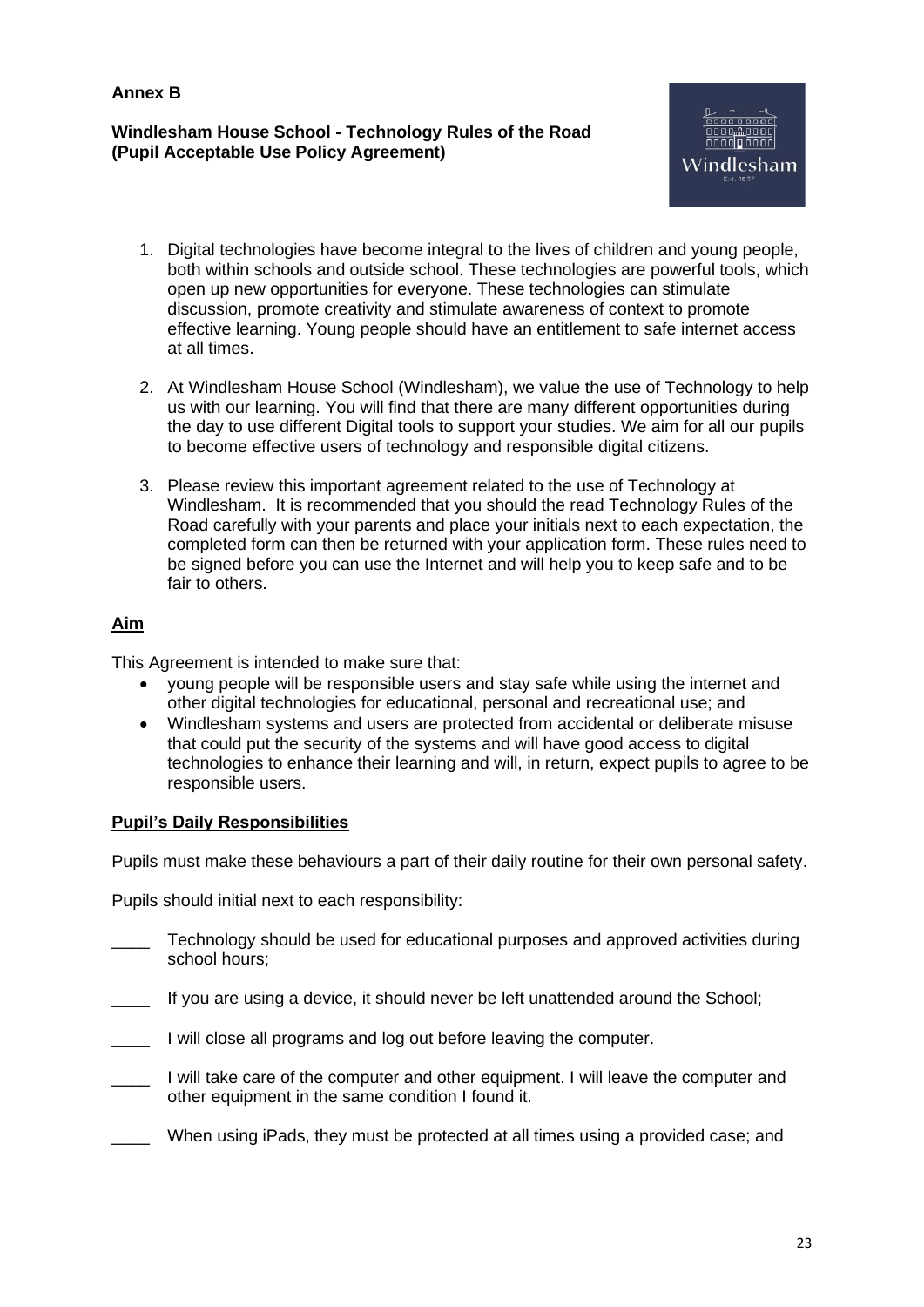Make sure your technology use isn't distracting you or others in the classroom (sound, screen effects, etc.).

### **Good Citizenship**

We want all pupils to be responsible Digital Citizens, by that we want you to know how to use technology properly and responsibly. We recognise the power of digital devices and want you to be in control of how they are used. You will:

- Only visit those websites approved by the teacher or directly related to the topic the teacher assigns.
- Only access the Windlesham network with the login I have been given.
- Remember to stay on task during class time and use the iPad only for activities the teacher approves.
- \_\_\_\_ If you accidentally visit a website or receive a message with inappropriate or unpleasant content or anything that makes you feel uncomfortable, press the back button and let the teacher know immediately because his will help protect other pupils and yourself.
- If you are given an iPad, it is your responsibility. Do not allow anyone else to use your iPad at any time
- You will be aware of "stranger danger", when you are communicating online.
- You will not disclose or share personal information about myself or others when online (this could include names, addresses, email addresses, telephone numbers, age, gender, educational details, financial details, password or usernames etc. )
- You will respect others' work and property and will not access, copy, remove or otherwise alter any other user's files, without the owner's knowledge and permission.
- You will be polite and responsible when you communicate with others, you will not use strong aggressive or inappropriate language and you appreciate that others may have different opinions.
- You will not take or distribute images of anyone without their permission

You recognise that Windlesham has a responsibility to maintain the security and integrity of the technology if offers you and to make sure the smooth running of Windlesham School:

- You will only use your own personal devices in school if you have permission. You understand that, if you do use your own devices in Windlesham, you will follow the rules set out in this agreement, in the same way as if you was using school equipment.
- You understand the risks and will not try to upload, download or access any materials which are illegal or inappropriate or may cause harm or distress to others, nor will you try to use any programmes or software that might allow me to bypass the filtering / security systems in place to prevent access to such materials.
- You will immediately report any damage or faults involving equipment or software, however this may have happened.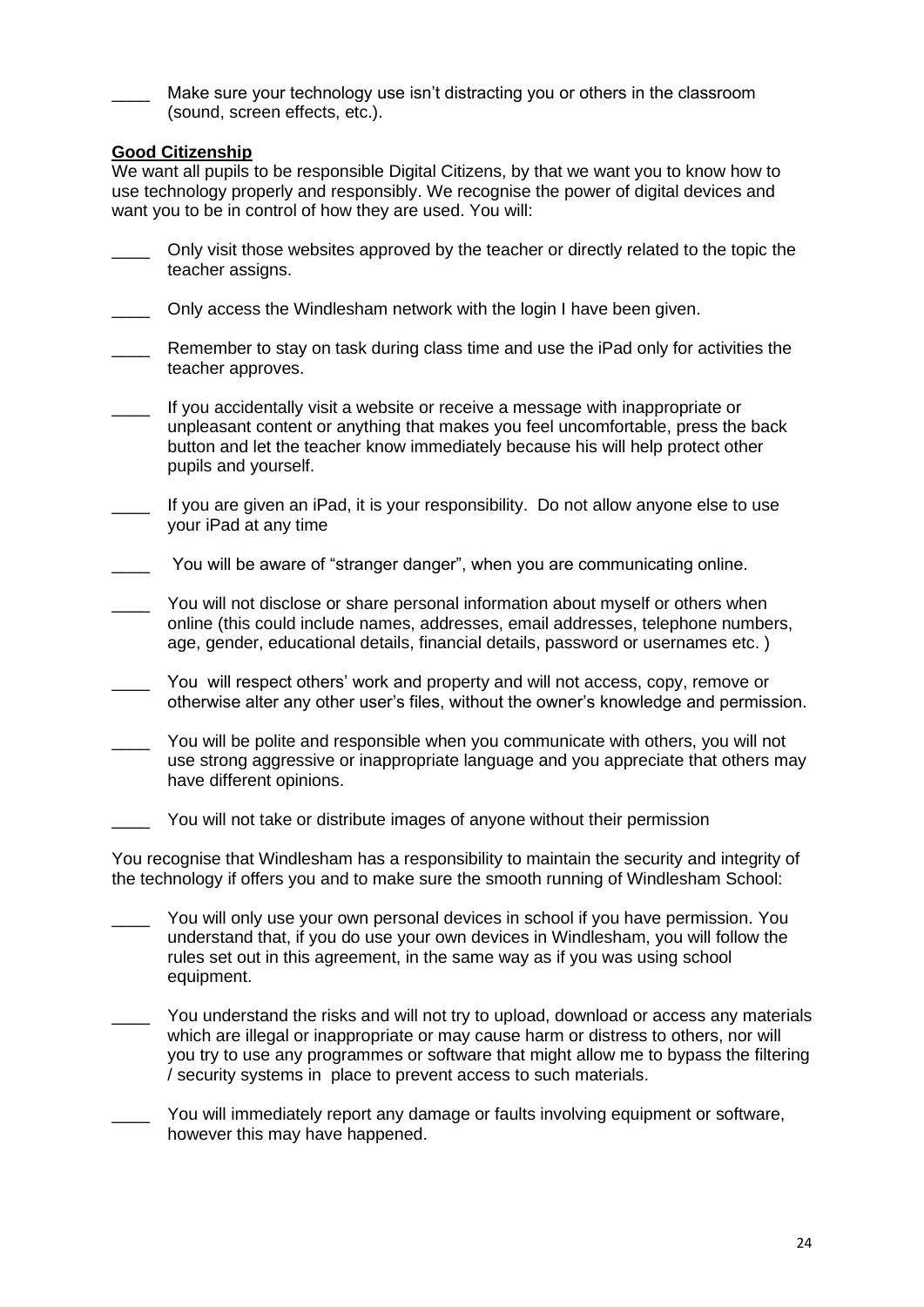- You will not open any hyperlinks in emails or any attachments to emails, unless you know and trust the person / organisation who sent the email, or if You have any concerns about the validity of the email (due to the risk of the attachment containing viruses or other harmful programmes).
- You will not install or attempt to install or store programmes of any type on any school device, nor will you try to alter computer settings.

When using the internet for research or recreation, you recognise that:

- You need to make sure that you have permission to use the original work of others in my own work.
- Where work is protected by copyright, you will not try to download copies (including music and videos).
- When you are using the internet to find information, you should take care to check that the information that you access is accurate, as you understand that the work of others may not be truthful and may be a deliberate attempt to mislead me.

### **G Suite for Education**

At Windlesham House School, we use G Suite for Education, and we are seeking your permission to provide and manage a G Suite for Education account for your child. G Suite for Education is a set of education productivity tools from Google including Docs, Classroom, and more. It is used by tens of millions of pupils and teachers around the world. At Windlsham, pupils will use their G Suite accounts to complete assignments, receive feedback, and learn 21<sup>st</sup> century digital citizenship skills.

#### **Acceptable Use Policy Agreement**

- I understand that I must use school systems in a responsible way, to ensure that there is no risk to my safety or to the safety and security of the systems and other users.
- \_\_\_\_ I understand that Windlesham will monitor my use of the systems, devices and digital communications.
- \_\_\_\_ I understand that Windlesham School also has the right to take action against me if I am involved in incidents of inappropriate behaviour, that are covered in this agreement, when I am out of school and where they involve my membership of the school community (e.g. use of images or personal information).
- \_\_\_\_ I understand that if I fail to comply with this Acceptable Use Policy Agreement, I will be subject to disciplinary action. This may include loss of access to the school network / internet, detentions, suspensions, contact with parents and in the event of illegal activities involvement of the police.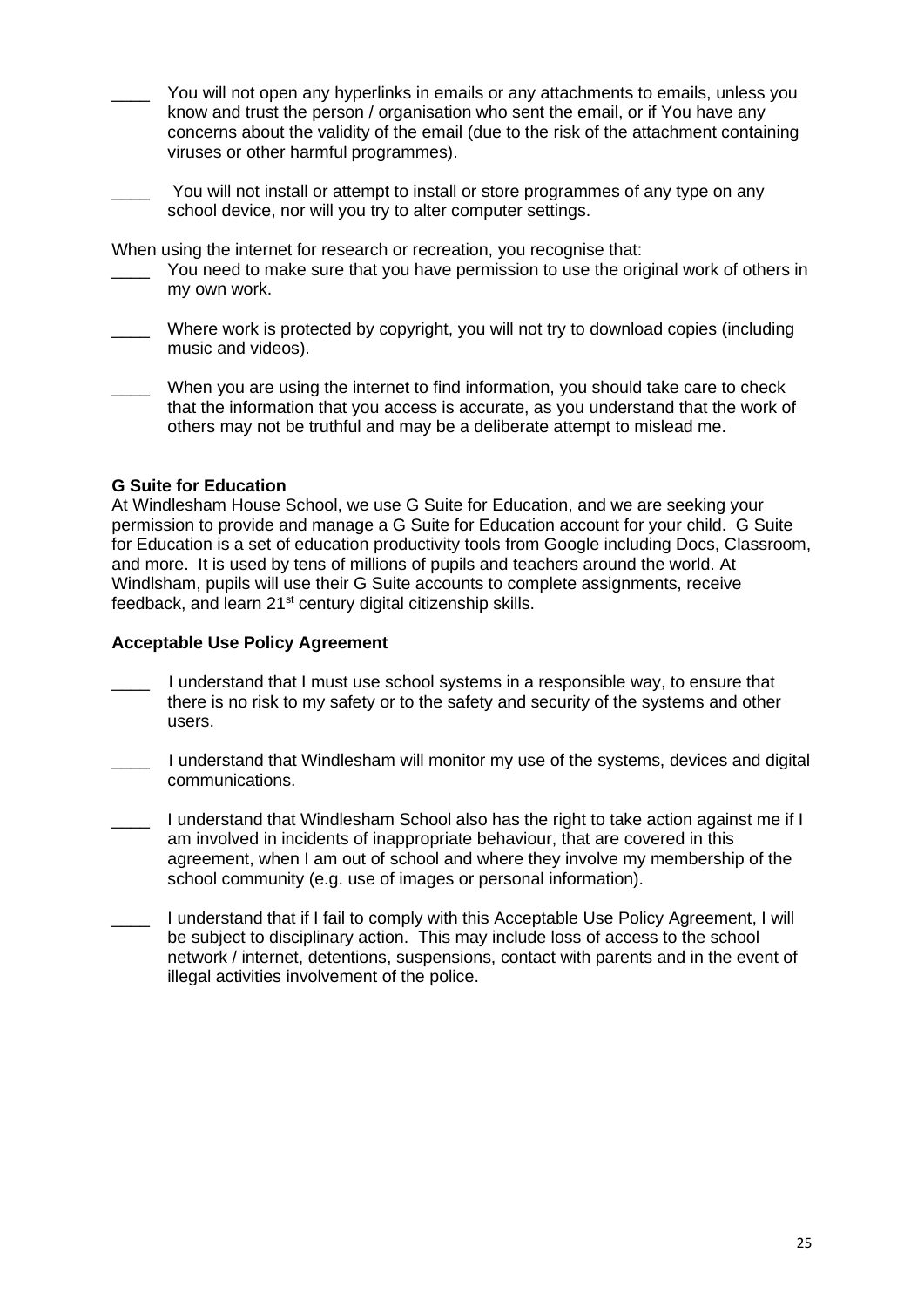### **Signatures**

The signature below acknowledge that the pupil has reviewed, understood, and agreed to follow the "Technology Rules of the Road" (Acceptable Use Policy Agreement). If you do not sign and return this agreement, access will not be granted to school systems and devices.

#### **Pupil**

Name and Class (print):

Pupil Signature:

Date:

#### **Parent**

Parent or Guardian: I understand the terms and restrictions and authorise the above named pupil to utilise the ICT Facilities at Windlesham House School.

Parent Name (print):

Parent Signature:

Date: